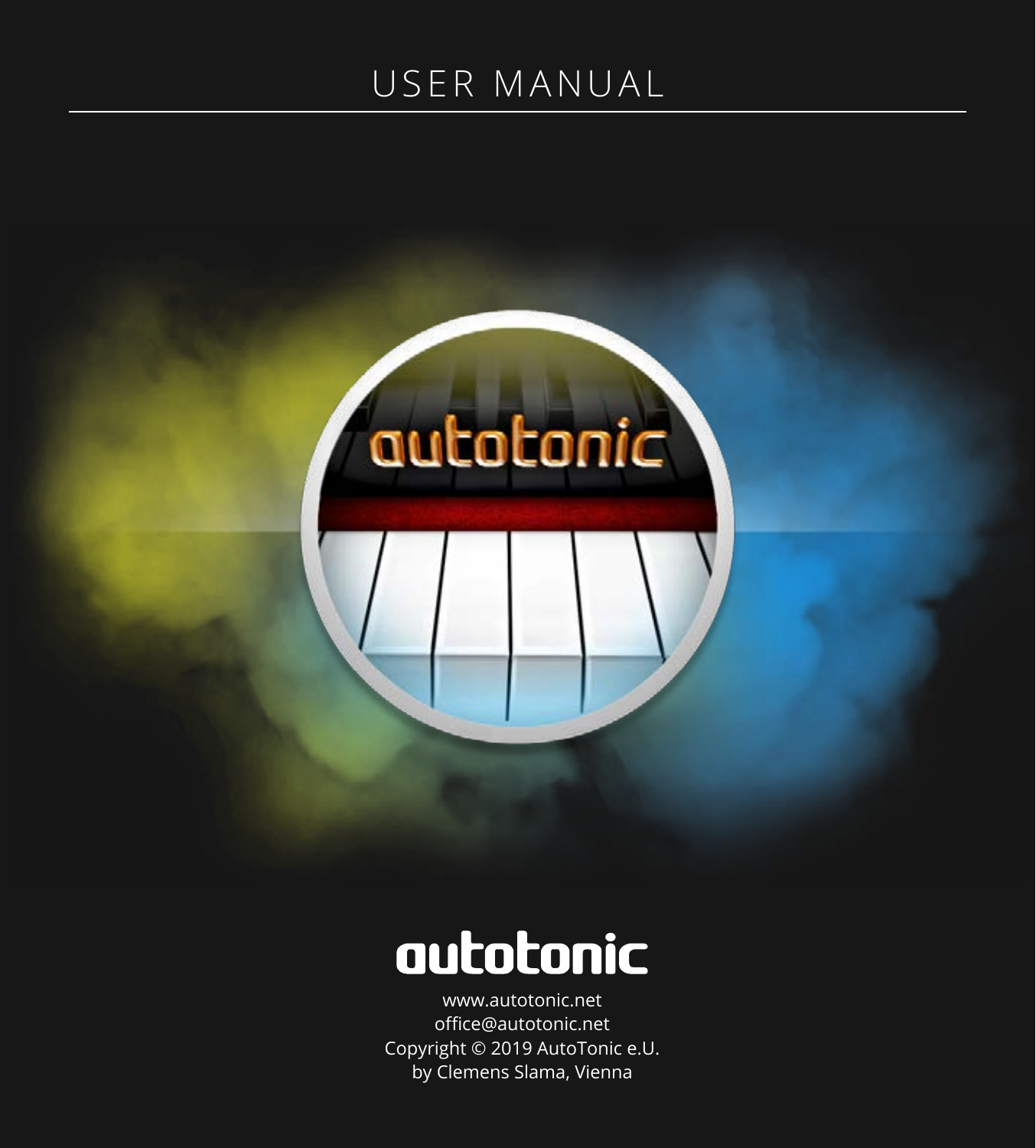### <span id="page-1-0"></span>**TABLE OF CONTEXTS**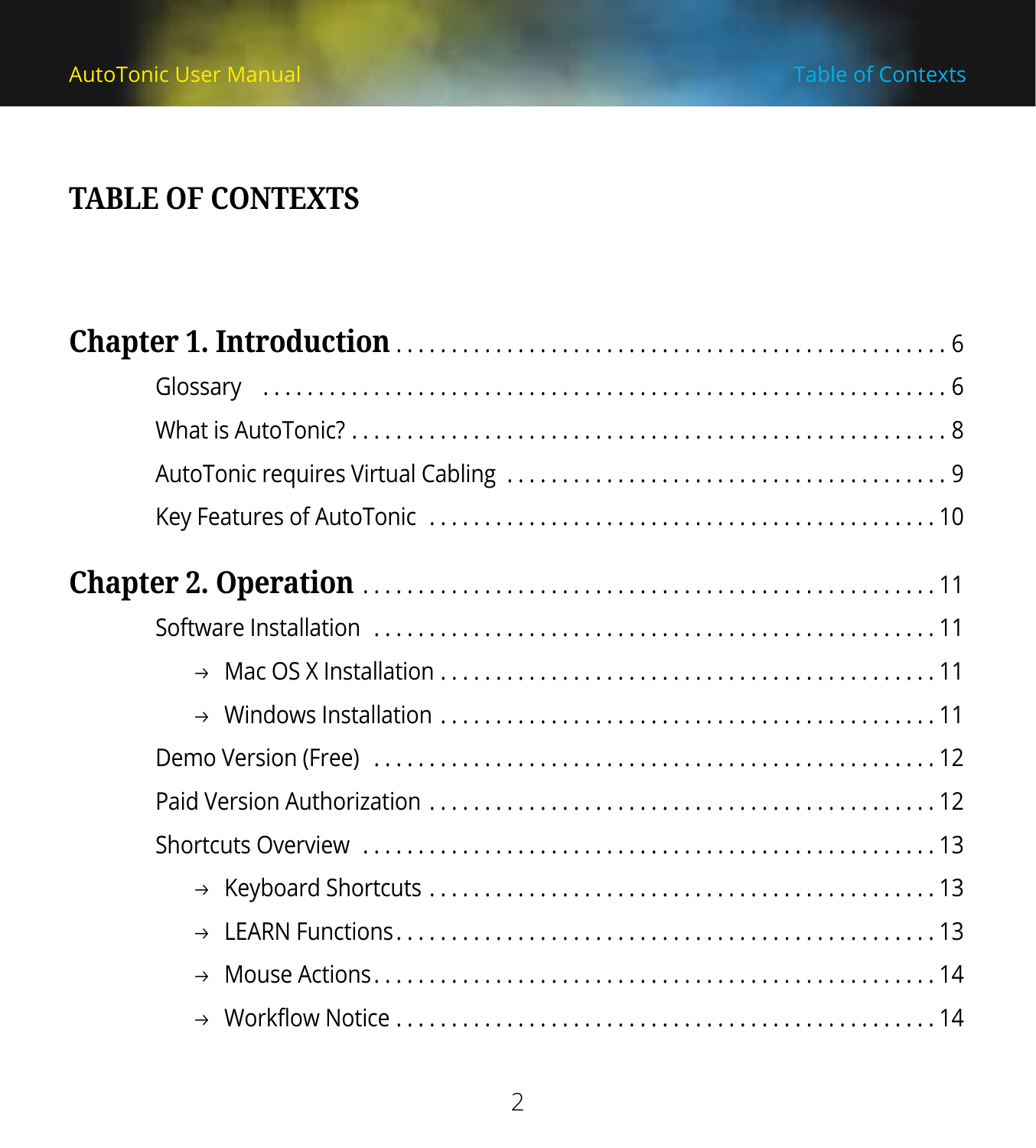| → ExportDatabase, ImportDatabase & RestoreDatabase 22 |  |
|-------------------------------------------------------|--|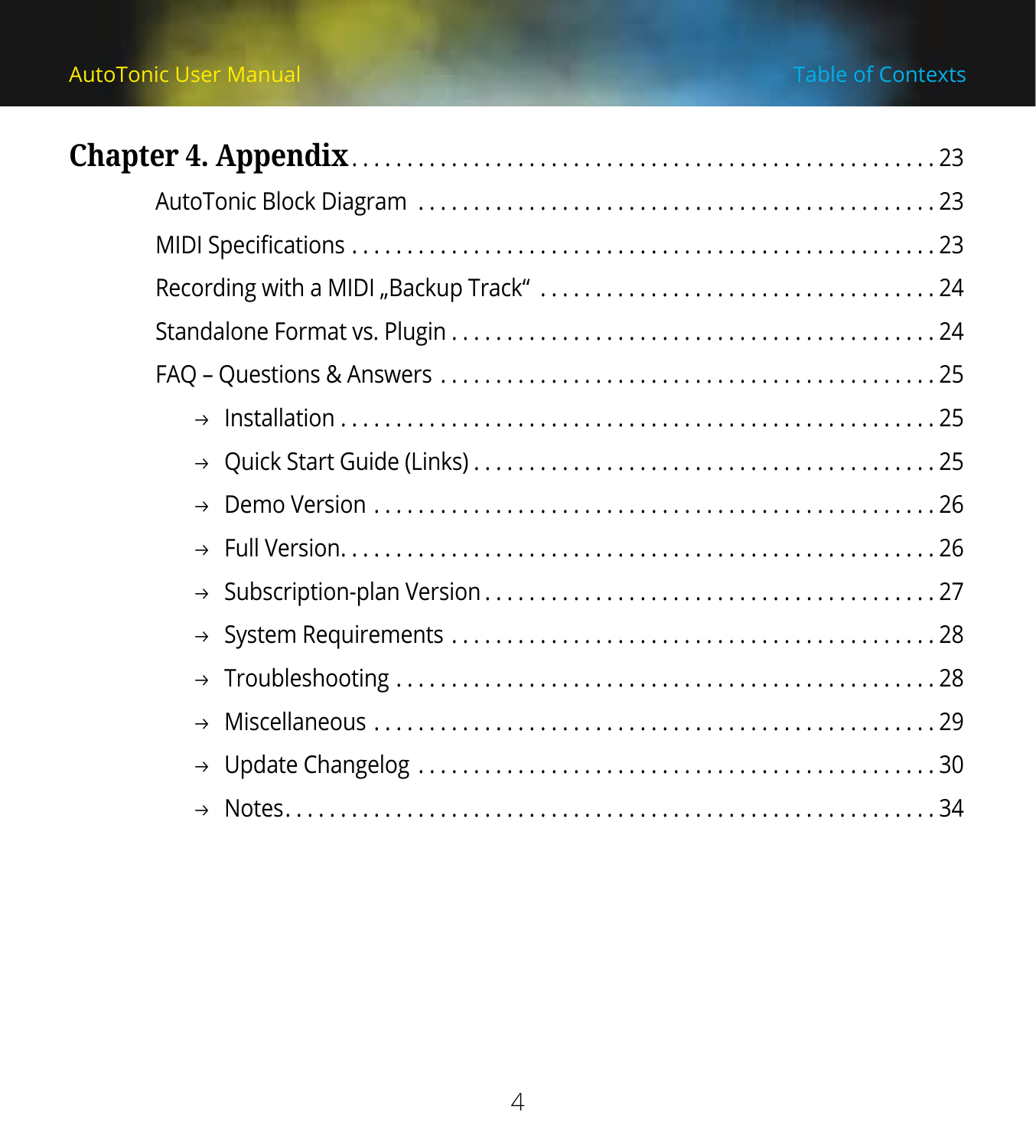# autotonic Modal MIDI Transposer



Screenshots and product images included in this manual may differ from the actual product.

The information in this document has been carefully compiled and verified and, unless otherwise stated or agreed upon, correctly describes the product at the time of packaging with this document. This user′s guide contains a description of the product and it in no way represents a guarantee of particular characteristics or results of use. The team behind AutoTonic strives to improve its products and reserves the right to modify the product described in this manual at any time without prior notice. No duplication, copying and distribution is permitted without written consent from the originator.

By installing the software, you confirm your acceptance of the AutoTonic End User License Agreement, as well as the AutoTonic Terms Of Service and Privacy Policy.

Macintosh and Mac OS X are registered trademarks of Apple Computer. Inc. Windows is a trademark of Microsoft Corporation. All other trademarks held by their respective owners.

AutoTonic e.U. by Ing. Clemens Slama

ATU71301735 Höfergasse 9-11/1/19, 1090 Vienna, AUSTRIA Contact: office[@autotonic.net](mailto:office%40autotonic.net?subject=) Website: [www.autotonic.net](http://www.autotonic.net)

Clemens Slama, Vienna AutoTonic Patent: AT 516.297 Copyright © 2019 AutoTonice.U.

All rights reserved. User Manual v10120219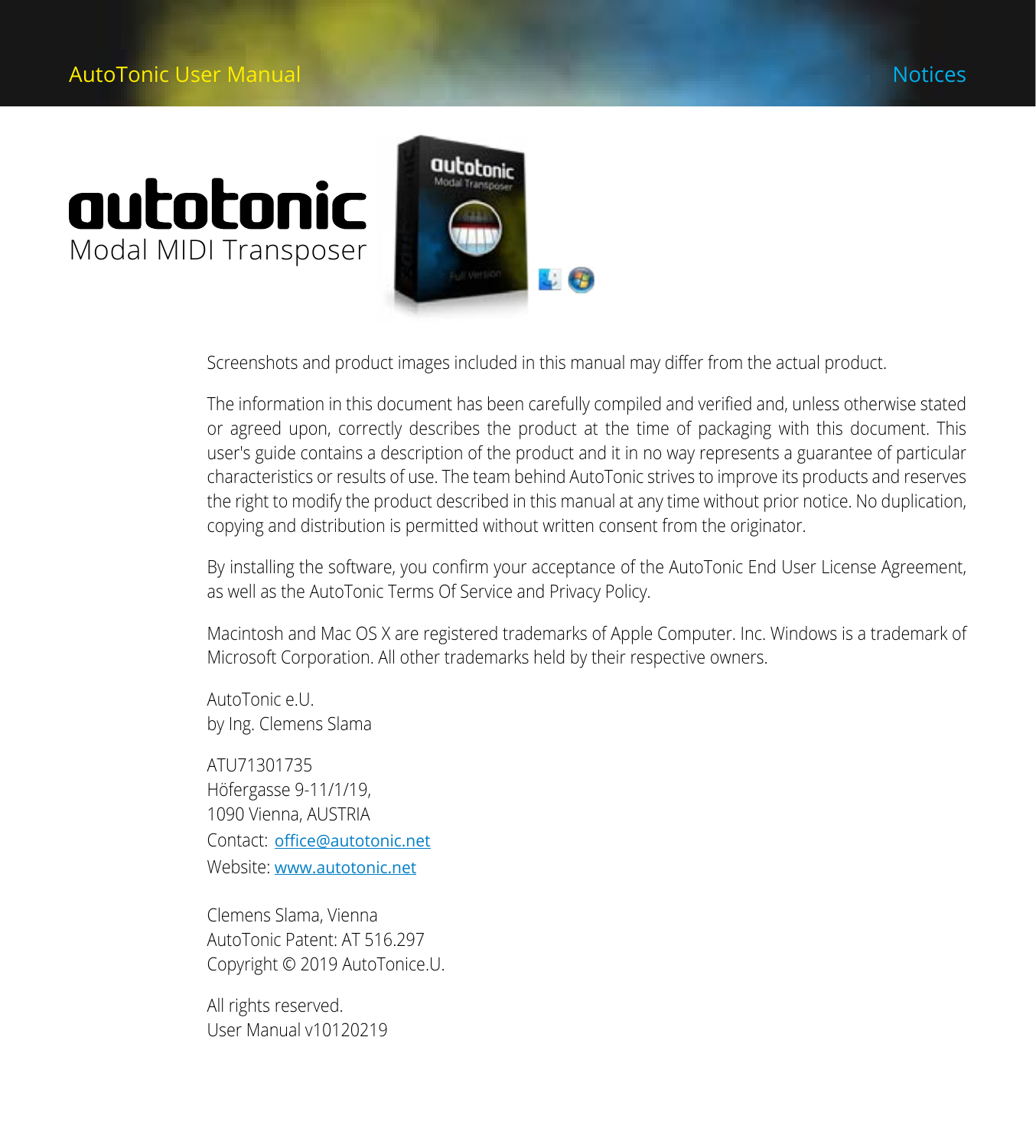## <span id="page-5-0"></span>**Glossary**

Tonic = Root note, the first degree of a scale and the tonal center or final resolution tone, often also described as the ″Pitch″ of a scale. Potential root notes are: C, C#, D, D#, E, F, F#, G, G#, A, A#, B



#### **″B″ vs. ″H″ In some central european countries the note B is also called H.**

Scale = A set of musical notes defined by its intervals

Intervals = An interval can be seen as the difference between two notes. In reference to the tonal system with 12 semitones in Western music most important intervals are:

P1, m2, M2, m3, M3, P4,  $\triangle$ , P5, m6, M6, m7, M7



#### **Intervals:**

|                | P1  perfect unison |
|----------------|--------------------|
|                | m2  minor second   |
|                | M2 major second    |
| m3 minor third |                    |
| M3 major third |                    |
|                | P4 perfect fourth  |

| $\triangle$ $\dots \dots$ tritone |                   |
|-----------------------------------|-------------------|
|                                   | P5  perfect fifth |
|                                   | m6  minor sixth   |
|                                   | $M6$ major sixth  |
|                                   | m7  minor seventh |
|                                   | M7  major seventh |

Major (Scales) = scales that emphasize their similarity to the Major timbre/quality due to their tonic triad with ″P1″, ″M3″ and ″P5″. Examples: Lydian, Ionian, Mixolydian, …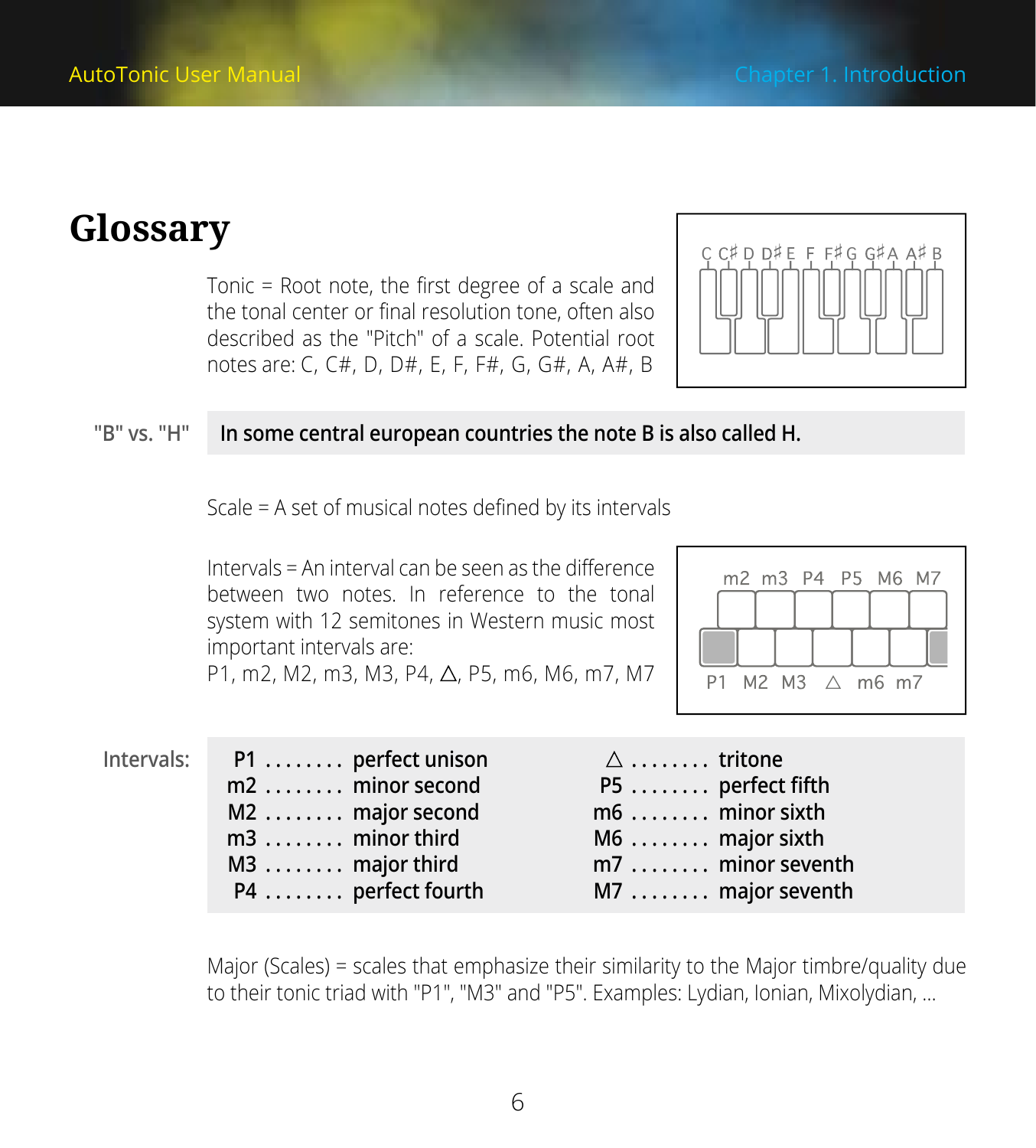Minor (Scales) = these scales are often decribed as ″darker″, ″soft″ or ″introverted sounding scales. Examples: Aeolian, Dorian, Locrian, etc. ″Minor″ also often refers simply to the Aeolian mode (natural minor).

(Church) Modes = A mode is an alternate version of an existing scale which contains the same notes, in the same order, but which uses a different degree of the scale as the tonic.

Ionian mode = also called the "major scale," the Ionian mode is one of the most commonly used musical scales, especially in Western music. The Ionian mode contains the following intervals: P1, M2, M3, P4, P5, M6, M7

Aeolian mode = also called the "natural minor" or simply the "minor" scale. The Aeolian mode contains the following intervals: P1, M2, m3, P4, P5, m6, m7

#### **For more information on scales, look into AutoTonic′s library, which can be opened by clicking on the label or on in the scale section. Descriptions of Scales**

Enharmonic equivalent = Note/interval/key signature that is equivalent to some other note/interval/key signature. They do relate to the same sound but are named differently, for example:  $E\flat = D\sharp$ 

#### **Enharmonic equivalents**

**AutoTonic makes no distinction between ″Enharmonic equivalents″. These will**  be ignored and only "<sup> $\sharp$ </sup>" will be used exclusively.

|  |  |  | $\big \bigstar\big \,\biguplus\,\big \,\bigupharpoonright\,\bigupharpoonright\, \bigupharpoonright\, \big \bigupharpoonright\, \bigupharpoonright\, \big \big  \subset \mathbb{F}\big \,\big \big \, \bigupharpoonright\, \mathbb{F}\big \,\big \big \, \bigupharpoonright\, \mathbb{F}\big \,\big \big \, \bigupharpoonright\, \mathbb{F}\big \,\big \big \, \bigupharpoonright\, \mathbb{F}\big \,\big \big \, \big \,$ |  |  | $\ G*  B\ $ $Ax$ |  |
|--|--|--|---------------------------------------------------------------------------------------------------------------------------------------------------------------------------------------------------------------------------------------------------------------------------------------------------------------------------------------------------------------------------------------------------------------------------|--|--|------------------|--|
|  |  |  | $\mathcal{V}$ $\mathcal{C}$ $\mathcal{C}$ $\mathcal{C}$ $\mathcal{V}$ $\mathcal{D}$ $\mathcal{V}$ $\mathcal{D}$ $\mathcal{V}$ $\mathcal{V}$ $\mathcal{E}$ $\mathcal{V}$ $\mathcal{F}$ $\mathcal{V}$ $\mathcal{F}$ $\mathcal{V}$ $\mathcal{V}$ $\mathcal{V}$ $\mathcal{V}$ $\mathcal{V}$ $\mathcal{V}$ $\mathcal{V}$ $\mathcal{V}$ $\mathcal{V}$ $\mathcal{$                                                               |  |  |                  |  |
|  |  |  | $\star$ $ Db  Db  Eb  Fb  Fb  Gb  dD  Ab  Ab  Bb  Cb  cD$                                                                                                                                                                                                                                                                                                                                                                 |  |  |                  |  |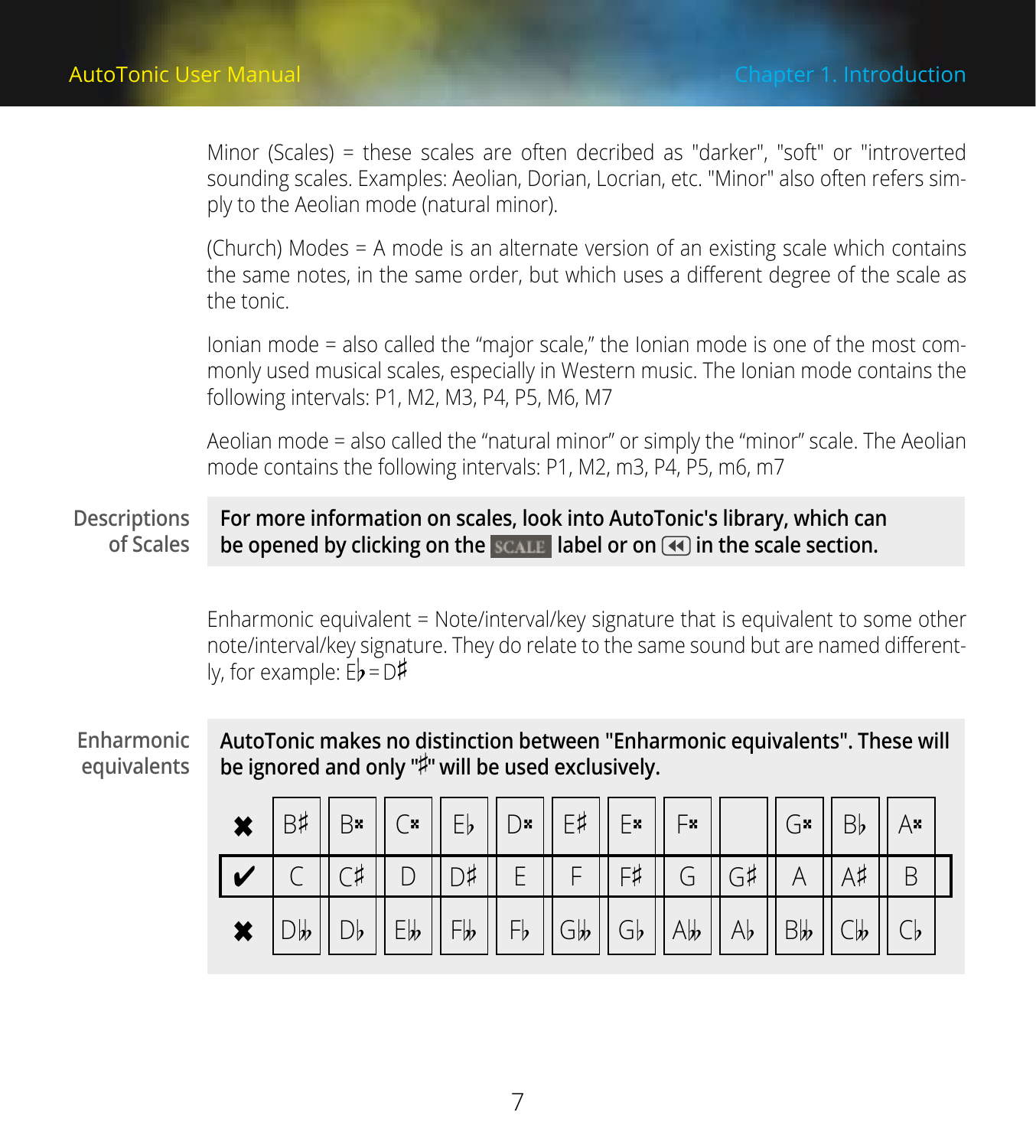## <span id="page-7-0"></span>**What is AutoTonic?**

AutoTonic is the most versatile realtime Note-Signal Processor of its time. It combines hundred years of conventional music history with a game-changing triggering technique to map any existing scales (or scales you create yourself) in a simple and intuitive way to the white keys of your keyboard. The need for this technology in the form of a live operating preprocessor has been an ever-growing demand since the invention of the harpsichord – the grandfather of instruments with a linear keybed itself. By a clever and patented method, AutoTonic has finally accomplished the goal: bringing music theory right to your fingertips, making the whole thing as easy as possible.

Combining the power of *true modal scale mapping* with an instant responsive keyswitch method that is placed at the closest possible point – right next to your note-playing fingers – AutoTonic is a highly creative songwriter production tool that is applicable to all genres of music. So whether you′re producing EDM, Pop, Hip Hop, Classical Music or other styles, and no matter if you are working in the studio or performing live in front of an audience, you′ll find in AutoTonic what every musician has always wished for: the ability to play in any harmonic context with ease.

One important characteristic of AutoTonic is, that it will not randomly trigger or suggest notes for you automatically -- every outputted note is a mathematically calculated result of its corresponding input action. This groundbreaking transposing engine simply *maps out* very complex musical patterns for you, so you can play them *in a linear way*, raising your compositions to completely new heights without the need to care about specific finger patterns or physical limitations.

Since true modal interchange is the key of hit records from composers and songwriters of all time, with AutoTonic you now have access to a tool that allows you to play instantly in any harmonic context of western tonal music.

WIth AutoTonic you'll discover new harmonies!

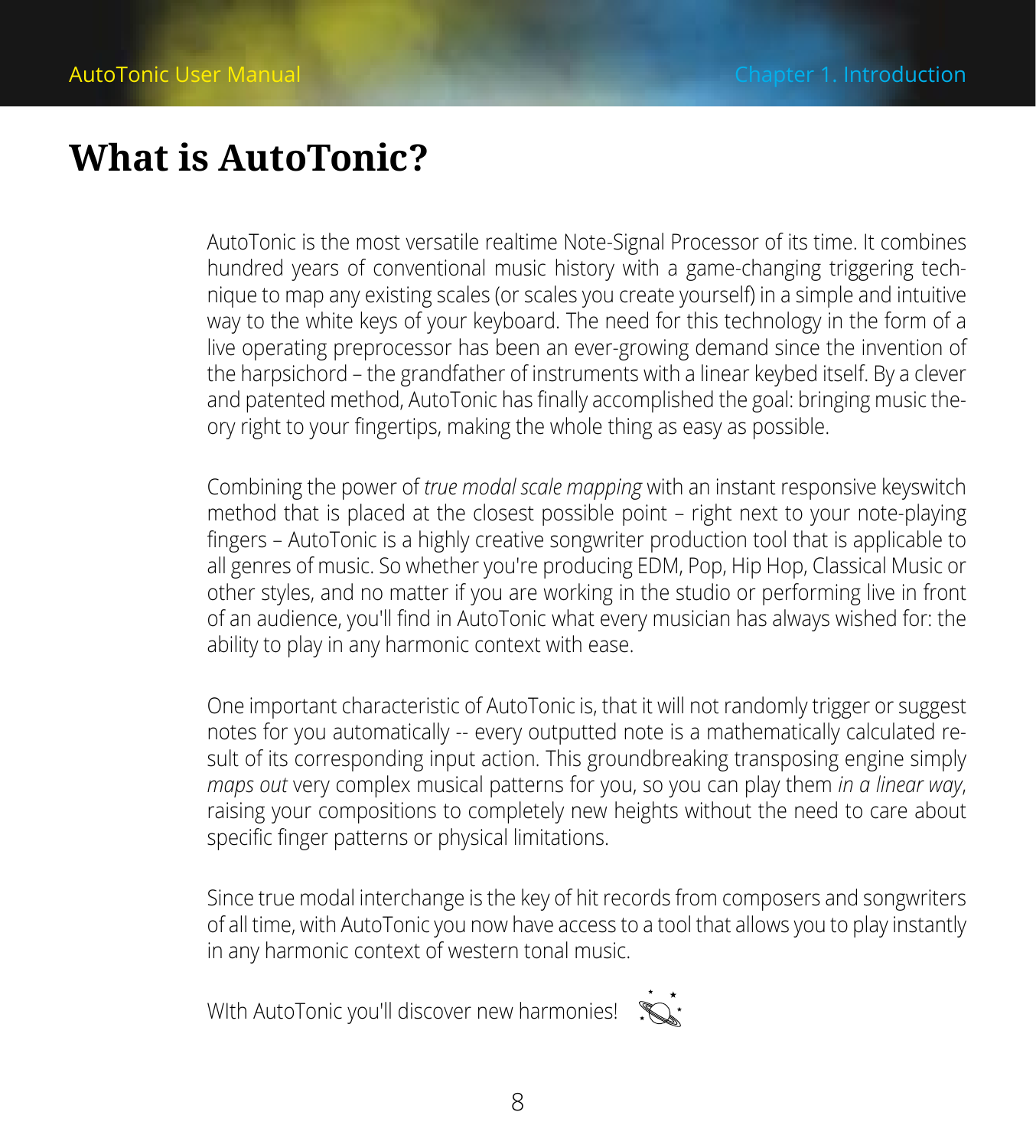## <span id="page-8-0"></span>**AutoTonic requires Virtual Cabling**

AutoTonic works in terms of a ″sandwich processor″ in between the signal′s source and the desired OUTPUT destination (Virtual Instrument, DAW, etc.). Since AutoTonic isn′t meant to produce any signals on its own, it requires a external MIDI Source (e.g. your MIDI Keyboard Controller) to provide input.



AutoTonic′s processed signals are then forwarded by default to the ″AutoTonic MIDI Out″ port, a virtual MIDI driver which will act as a bridge to your dedicated signal target. Alternatively, you can select any other destination corresponding to any of the ports you wish to use and that are available on your system.

#### **Windows does not come with its own virtual MIDI ports, so if you′re a Windows user, you might need an additional MIDI driver running in the background. A number of these can be found on the internet for free (e.g. midiox, loopbe1, … ). Important**

Prevent your target application from message doubling! To make sure your target application is receiving only AutoTonic′s processed signals it might be necessary to set up a virtual A/B-switch (annot. ″pipe/translator/cable-switch″) to enable toggling back and forth between the raw and AutoTonic′s processed MIDI signal.

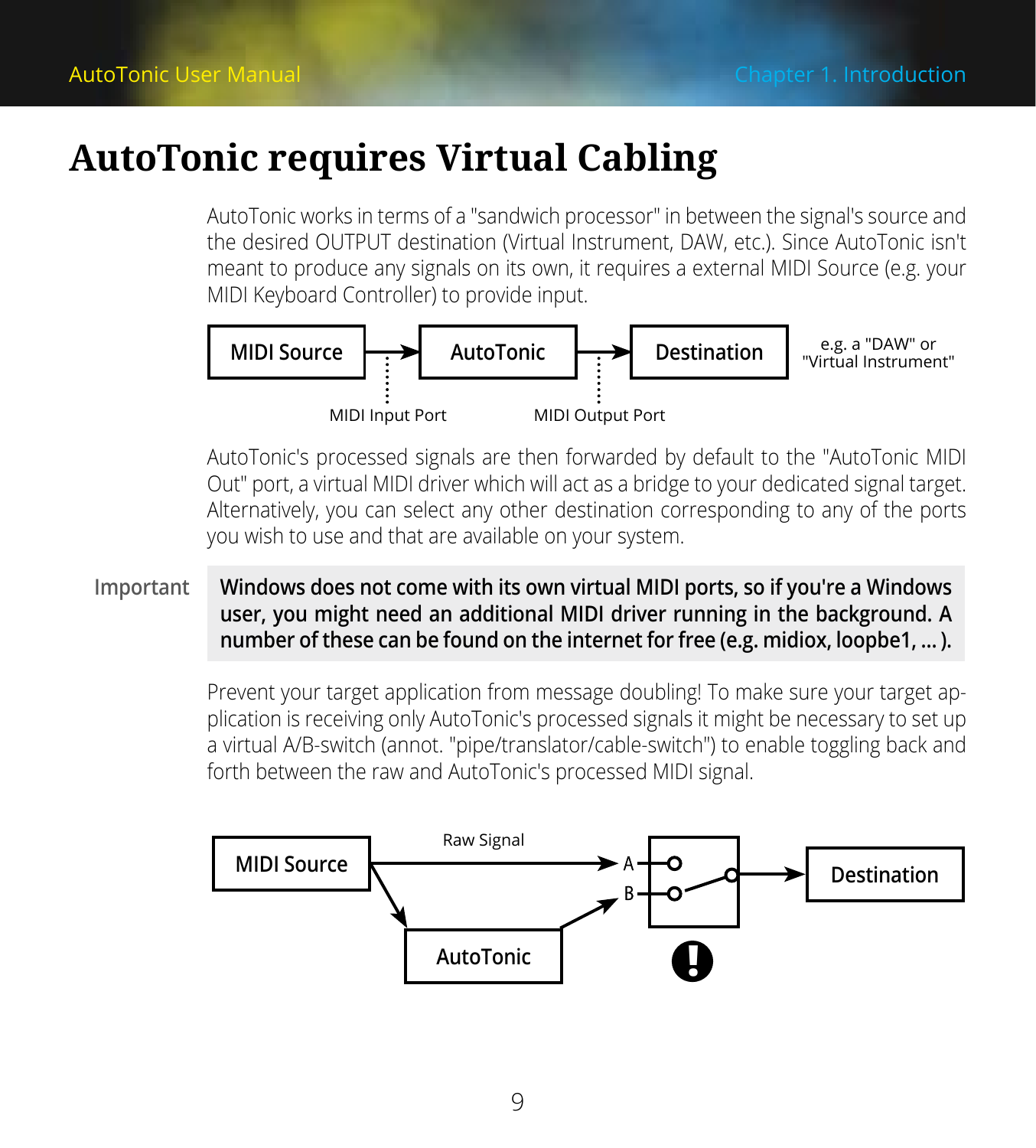<span id="page-9-0"></span>

## **Key Features of AutoTonic**

- ཞ **True "Modal" Transposing:** Through a unique and patented system exclusively developed in Vienna, AutoTonic automatically and dynamically allows you to play in any harmonic context existing in Western tonal music with ease (up to 24,576 scales!).
- ཞ **Sophisticated Key Mapping:** Offering a true linear fingerboard, AutoTonic allows the player to focus entirely on his finger movements instead of thinking about scale patterns or finger positions. Any harmonic context can be switched in realtime.
- ཞ **Music Theory Database:** AutoTonic comes with an impressive library of over 500 scale templates, some including even additional background informations and performance suggestions etc,
- ཞ **Customizable Scales Database:** Not only you can access, manage and edit all template scales in the scales library, but also declare your own unique new scales.
- ཞ **Intuitive Realtime Functions:** AutoTonic′s new key switching technology allows you to control AutoTonic right from your keyboard by reinterpreting the black keys as function buttons – access your harmonic context without the need to look at your screen!

Using AutoTonic feels like a new instrument! For more details visit: [www.autotonic.net](http://www.autotonic.net)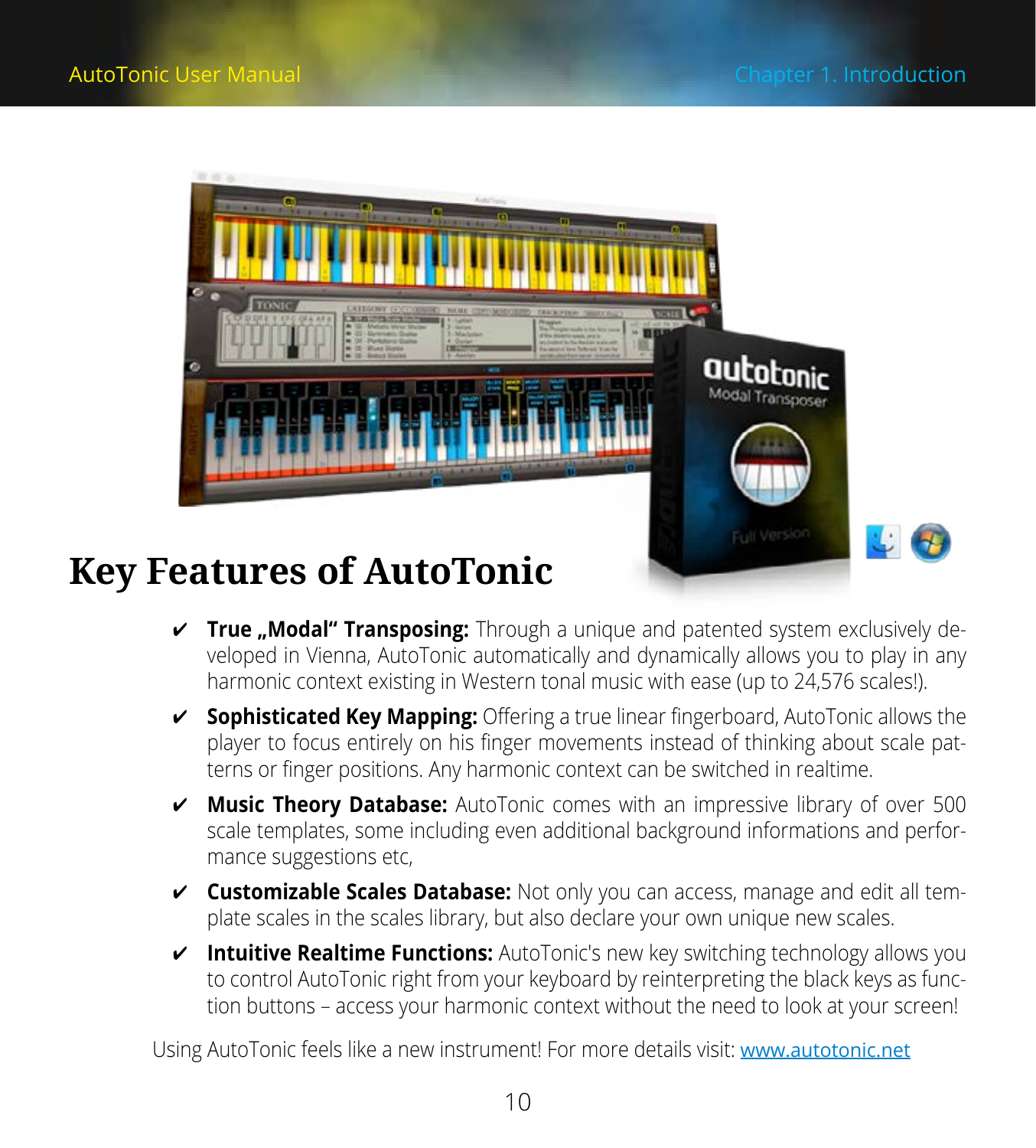## <span id="page-10-0"></span>**Software Installation**

### Mac OS X Installation

- $\triangledown$  To get started, download the installer for your Apple OS X operating system that you received with your order from the [www.autotonic.net](http://www.autotonic.net) website
- $\checkmark$  Locate the downloaded installer file in Finder and run the installer file
- $\checkmark$  To proceed, you must accept the [End User License Agreement](https://www.autotonic.net/pages/eula) (EULA). After you have read the license agreement, check ″I agree″ and continue
- ཞ The Setup Program will lead you through the installation procedure. Follow the onscreen instructions, and after the installation has been performed successfully, click Finish
- ◆ Next follow this quick start guide: **[AutoTonic-Setup-Mac.pdf](http://media.autotonic.net/images/AutoTonic-Setup-Mac.pdf)**

If you need to remove AutoTonic *manually*, you can simply delete these contexts:

- • /Applications/AutoTonic.app
- • ~/Library/Application Support/AutoTonic/

### Windows Installation

- $\checkmark$  To get started, download the installer for your Windows operating system that you received with your order from the [www.autotonic.net](http://www.autotonic.net) website
- $\vee$  Use Windows Explorer to locate the downloaded installer file and run the installer file
- $\checkmark$  To proceed, you must accept the [End User License Agreement](https://www.autotonic.net/pages/eula) (EULA). After you have read the license agreement, check ″I agree″ and continue
- $\triangleright$  The Setup Program will lead you through the installation procedure. Follow the onscreen instructions, and after the installation has been performed successfully, click Finish
- ཞ Next follow this quick start guide: [AutoTonic-Setup-Win.pdf](http://media.autotonic.net/images/AutoTonic-Setup-Win.pdf)

If you need to remove AutoTonic *manually*, you can simply delete these contexts:

- C:\Program Files (x86)\AutoTonic\
- C:\Users\YourName\AppData\Local\AutoTonic\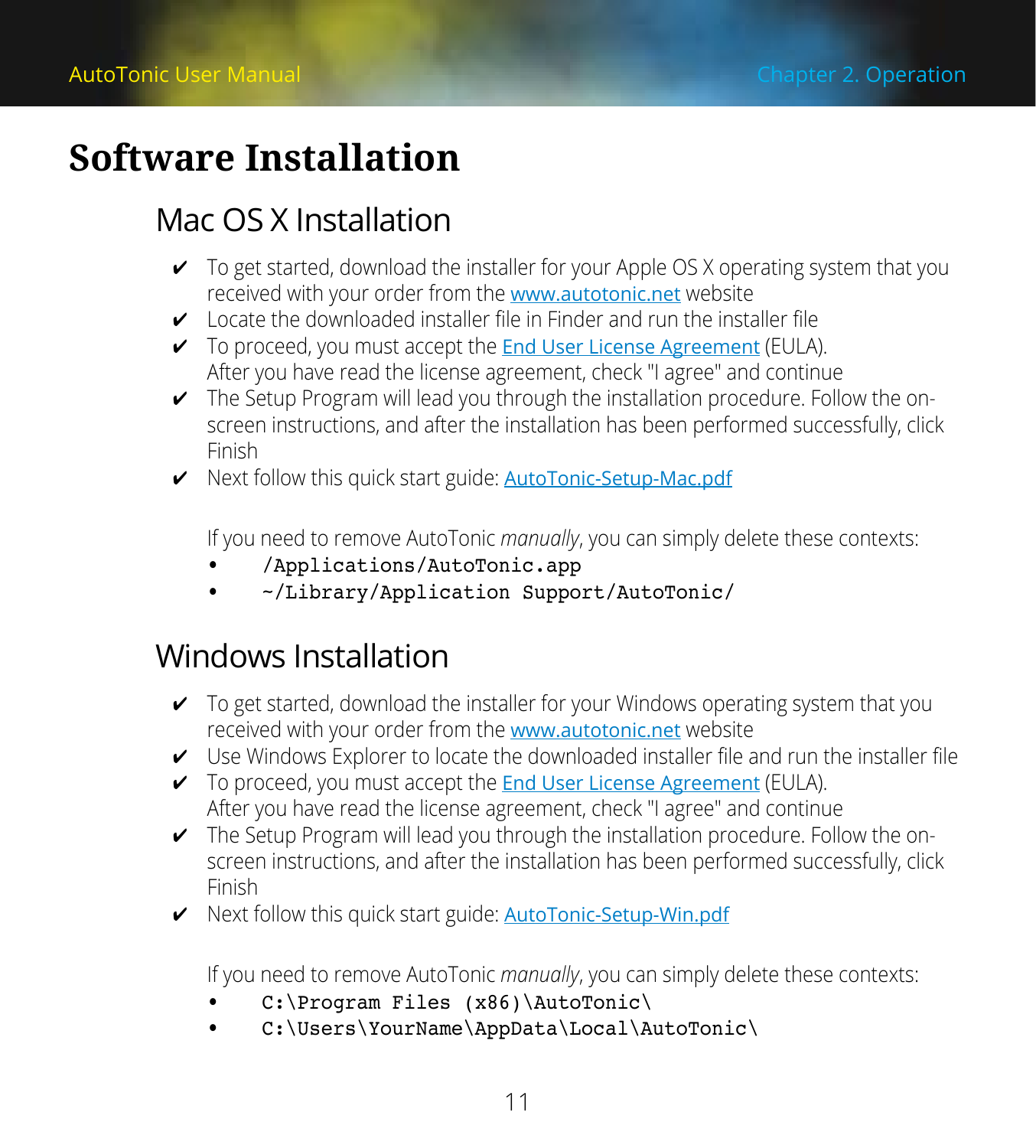## <span id="page-11-0"></span>**Demo Version (Free)**



#### **Restrictions:**

- $\nu$  Must be restarted every 10 minutes
- $\checkmark$  Expires after 14 days

## **Paid Version Authorization**



To permanently unlock AutoTonic, please visit [www.autotonic.net](http://www.autotonic.net) and follow the purchase instructions. Accepting the License Agreement and creating a User ID (email & address) are required. After your order is complete, you will receive an email with your download link. When running AutoTonic for the first time, please make sure that you′re connected to the internet – a network validation is required to fully validate it.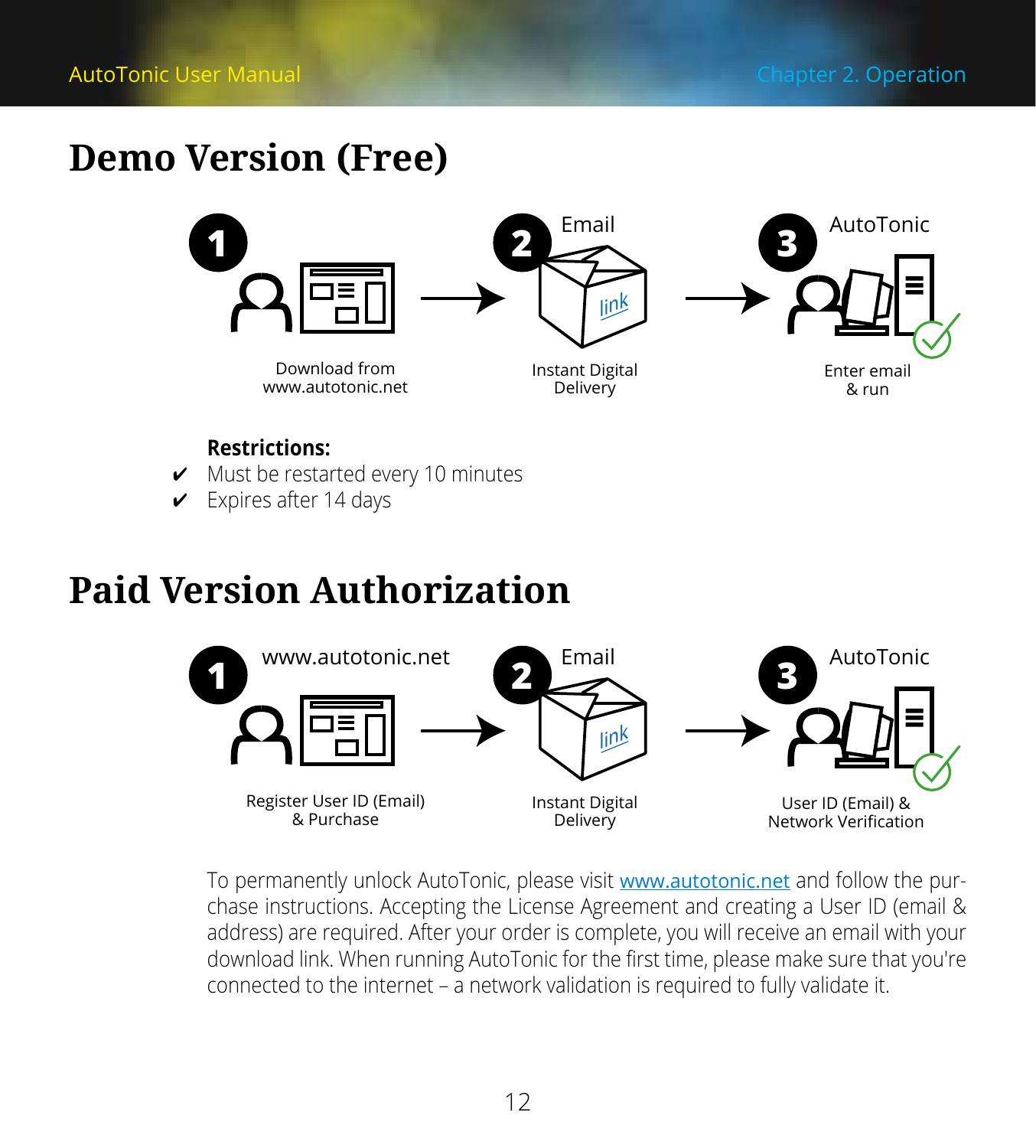## <span id="page-12-0"></span>**Shortcuts Overview**

## Keyboard Shortcuts



### LEARN Functions

While holding down ◀ (left arrow key), pressing any key on your Hardware MIDI Piano will set this note as your new learned OUTPUT tonic.

The same principle applies with the ▶ (right arrow key) for learning new scale intervals, but here each desired interval will be toggled On/Off separately using the corresponding key on your Hardware MIDI Piano.

**The corresponding Intervals/Notes: Regardless of which tonic the current scale is based on, while using the ″Scale LEARN″ function all intervals act as though their tonic were a ″C″. Scale Learn:**

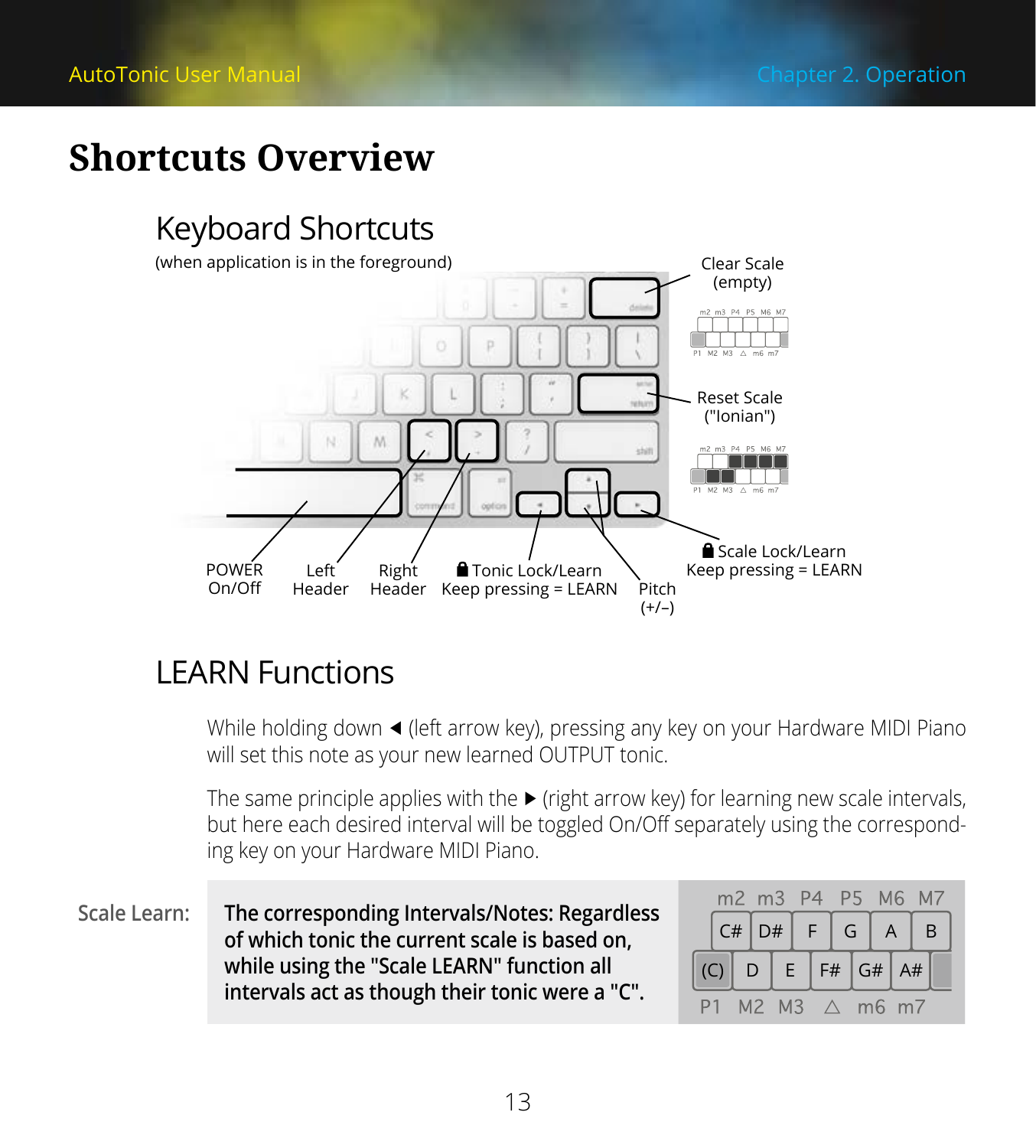### <span id="page-13-0"></span>Mouse Actions

In AutoTonic, the left mouse button is used for selecting, choosing menu items, clicking buttons and selecting objects. The left mouse button is also used for repositioning and copying Headers.

- $\vee$  Click & drag Headers to swap them in place
- $\vee$  Alt + Click & drag Headers to copy them to another position
- ཞ Click & drag INPUT Anchors to offset the INPUT signal′s pitch for a dedicated Header
- $\checkmark$  Click & drag intervals (in the ScaleModifier) for quicker scale modifying
- $\checkmark$  Shift + click to reset a Header to C/Ionian(Major)
- $\checkmark$  Clicking into the center screen area will hide all menu buttons
- $\angle$  Alt + Click on x/o-Modifier to reset it to "x"

Clicking on a Header with the right mouse button (or on mac by holding the control key while clicking with the mouse) is used for opening a context menu, where these helpful functions will be available:

- **Header**
- **• Copy Header Settings**
- **• Scale Modifier: Lock**
- **• Scale: C/MAJ(Ion)**
- **Context**
- **• Paste Header Settings**
- **• Scale Modifier: Unlock**
- 

**Menu**

- -
- **• Scale: Empty Intervals**
- **• Tonic Modifier: Lock**
	- **• Tonic Modifier: Unlock • TonicScale: Unlock • TonicScale: Lock**
- **• All: Unlock (Clear Scene) • All: RestoreDefault**



It is highly recommended to use a sort of global shortcut, custom mouse assignment or script etc, that will automatically launch AutoTonic by the use of this gesture. This can be especially useful when working with a space consuming application (for example a DAW). Try it out, you'll be amazed how comfortable this workflow can be!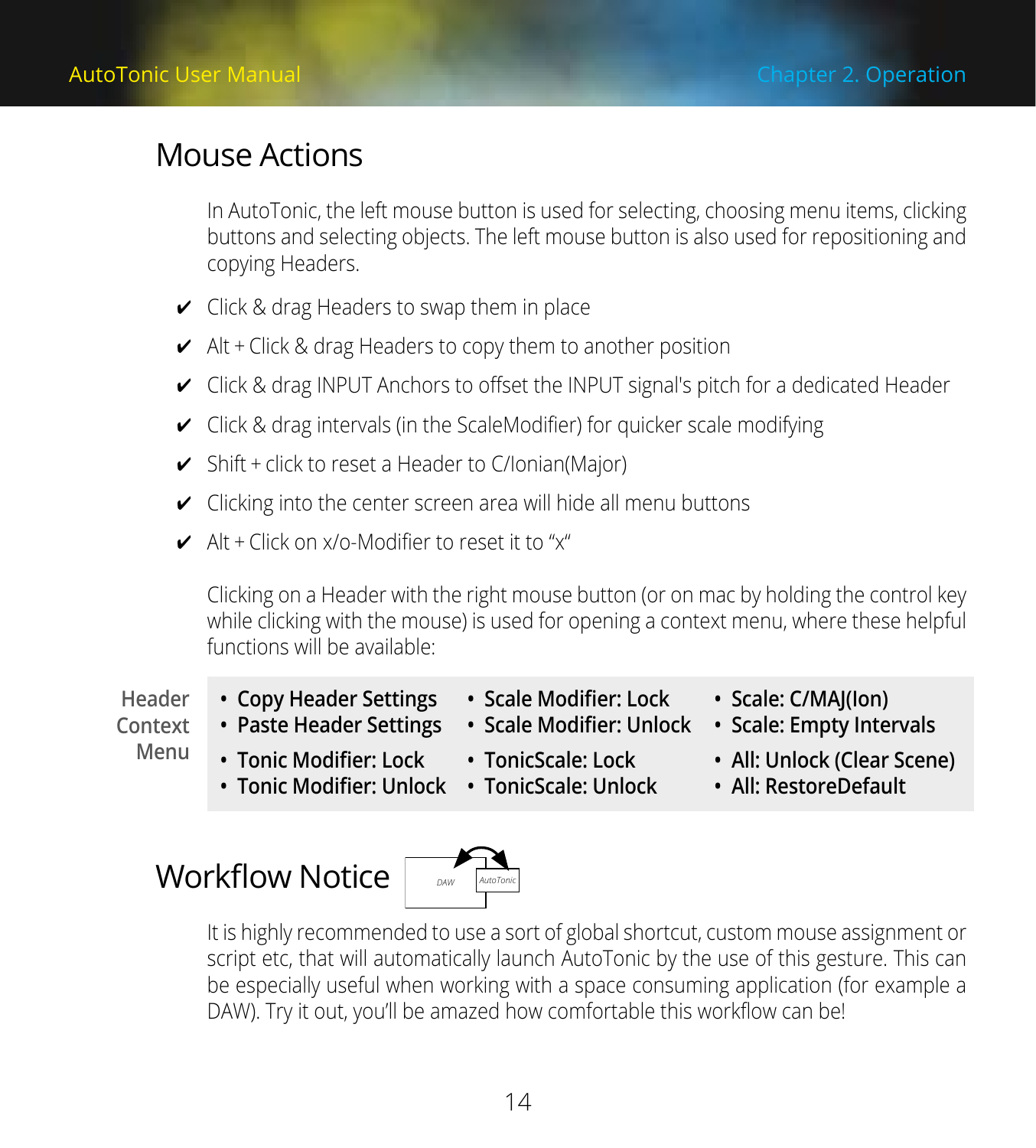## <span id="page-14-0"></span>**Control Elements Overview**



| 1a  Input Keyboard        | 1b  INPUT Anchors         | 1c  Headers/PowerButton |
|---------------------------|---------------------------|-------------------------|
| 2a  TONIC-Modifier        | 2b  TONIC Lock            | 3  MainCenterScreen     |
| 4a  SCALE-Modifier        | 4b  SCALE Lock            | 5  Open/Close Library   |
| 6a  Output Keyboard       | 6b Output Anchors         | 7  x/o-Modifier         |
| 8  Input Channel Selector | 9  Ouput Channel Selector |                         |

## **Scrollwheels (Channel Selectors)**

The two scrollwheels are the main MIDI input/output channel selectors. The *lower scrollwheel* selects the receiving channel, which AutoTonic will process and the *upper scroll*wheel defines where the transposed signals will be sent to (depending on the other AUTO/ALL/CH.# settings).

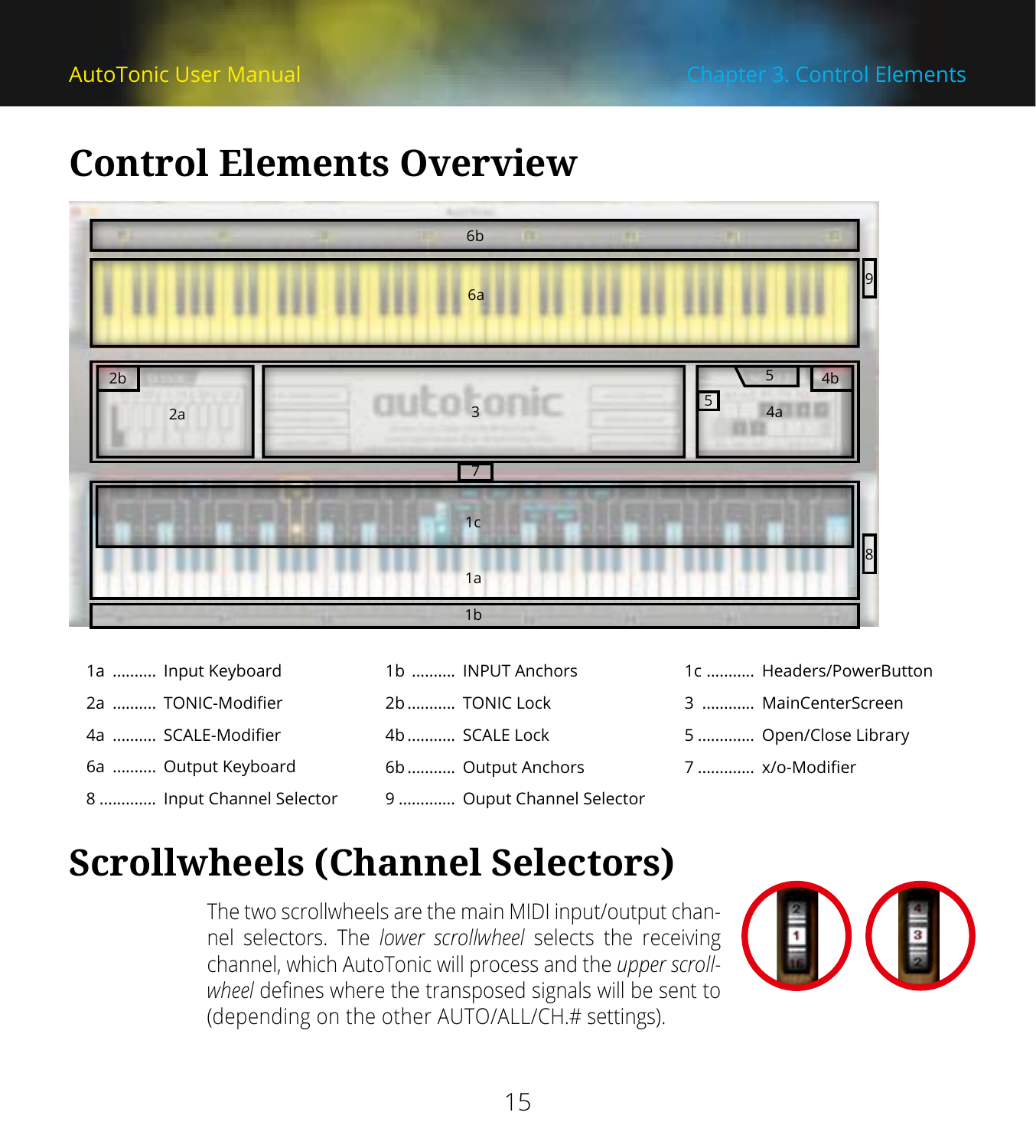## <span id="page-15-0"></span>**POWER Button**

The POWER Button toggles between the processing engine′s active and inactive status. When POWER is OFF, no transposing will be applied and all signals will be let through without any change applied to them. When POWER is ON, an indicator will light up indicating the transposing engine′s active status.



The POWER Button can be moved horizontally and placed on top of a desired black key. It can be triggered by clicking with the mouse or by playing the MIDI note it is placed on. By default, the POWER Button is placed on MIDI key #61.

## **Headers**

### Memory character

Headers are the ″brain″ of the scale scenarios. Each Header acts as a separate memory location, and stores/hosts its own modifier scenario. Only one Header can be active at a time. When set, a light will indicate its active status. Any Header can be moved horizontally and placed on top of any black key. When a Header is dragged to another destination, it will swap places with the previous Header. Headers can be triggered by mouse or MIDI signals.

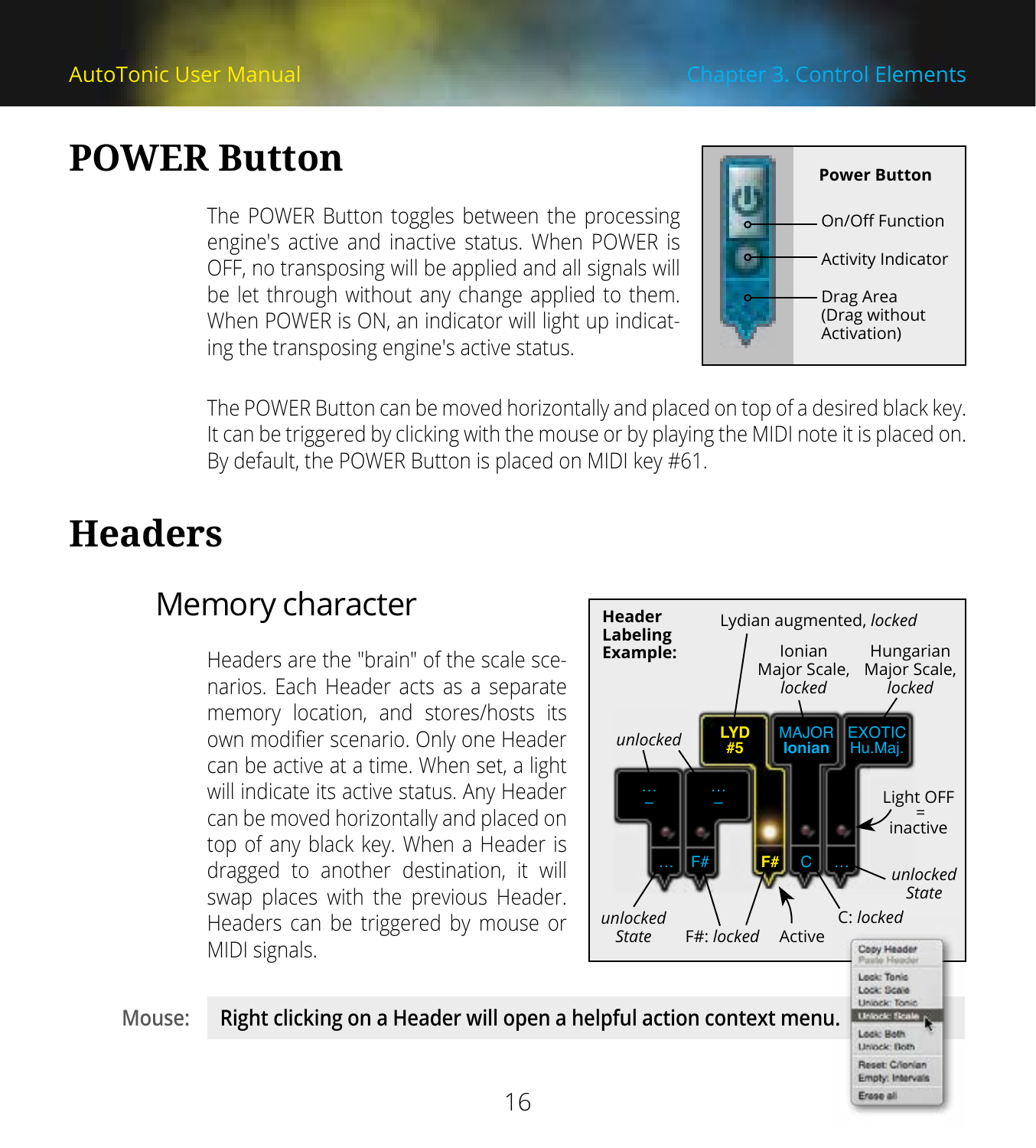### <span id="page-16-0"></span>Header Text Labeling

Each Header has two separate text labels which indicate if either the TonicModifier or the ScaleModifier Lock Switches are locked or unlocked. An unlocked modifier is indicated by an ellipsis (′…′). This results in a state where all settings can be overwritten.



**An ellipsis glyph indicates that a Header′s modifier state is unlocked and might be not protected from being overwritten. …**

### Header Text Abbreviations

**ScaleModifier=locked & setting exists:** If a Header′s modifier is locked and a record is found in the library that matches the exact same settings, then the abbreviated text form of the record will be printed on the Header′s text label indicating that this specific Header uses a given preset and it is preserved from getting overwritten.

**ScaleModifier=locked & no match is found:** If a Header gets locked and no library record exists that matches the ScaleModifiers interval state, then a temporary user scale (Scale 1, Scale 2, etc.) will be created and it is preserved from getting overwritten. **ScaleModifier=unlocked:** If the Header′s ScaleModifier is unlocked no text will be printed (ellipsis only) and the Header could get overwritten at any given moment.

### Overriding Headers

When switching to a Header having either the Scale- or Tonic-Modifier unlocked (indicated by an ellipsis glyph) this modifier′s state will be overwritten instantly with the previously used Header state. This method allows the user to simultaneously activate multiple Headers, whose settings may be merged together.

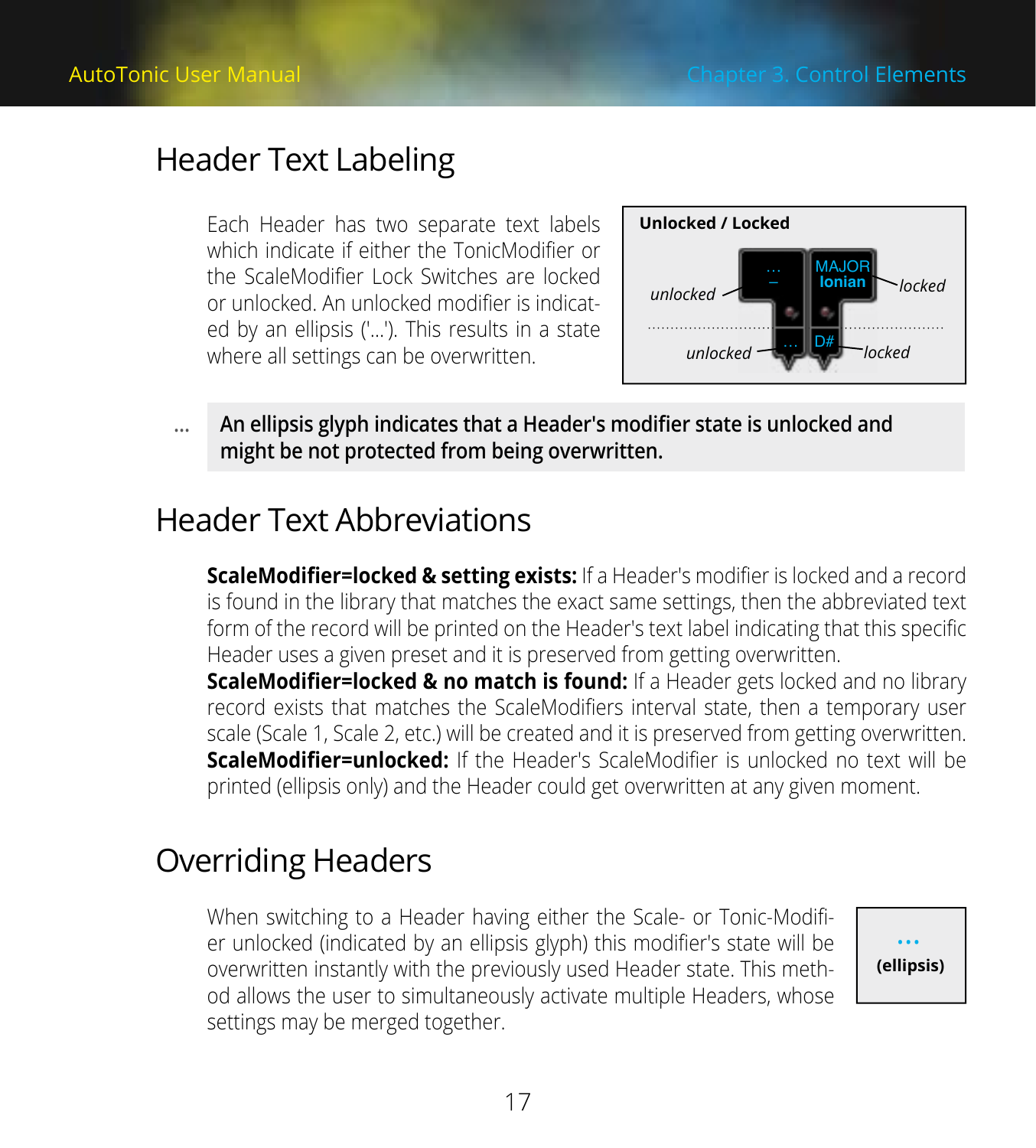## <span id="page-17-0"></span>**Lock Switches**

These ″Locks″ make the Scale- or the Tonic-Modifier settings permanent, protecting a Header′s setting from being overwritten by switching Headers.

## **Tonic Modifier**

The ″TonicModifier″ allows the user to select the tonic/root note for the potential OUTPUT material. By clicking into this area, one of the 12 available tones will instantly become the transposed material′s new root note. The result will be displayed as yellow tinted keys in the OUTPUT keyboard.





### **Mouse: For faster results you can also click-and-drag the mouse in this area!**

## **Scale Modifier**

The ″ScaleModifier″ allows the user to choose from multiple intervals of the 12 most commonly used musical intervals in Western tonal music. By enabling or disabling each interval step, the resulting musical context will be instantly recalculated and displayed as yellow tinted keys in the OUTPUT keyboard.



#### **Mouse: For faster results you can also click-and-drag the mouse in this area!**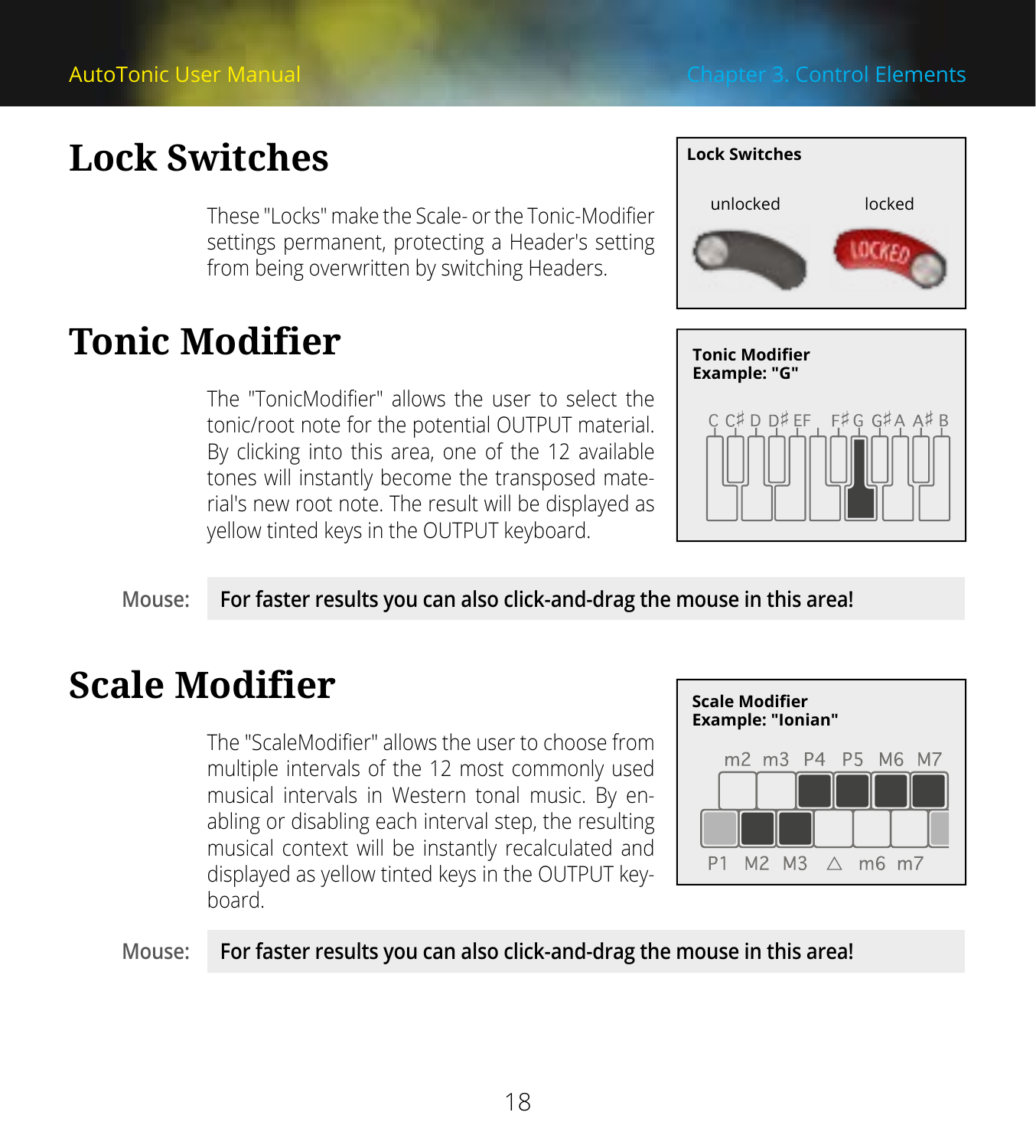## <span id="page-18-0"></span>**Numerical Indexes**

### Anchor Index Numbers

The INPUT/OUTPUT Anchors are located next to each keyboard. Each anchor represents an irregular index number which will indicate the corresponding positions of the note sections of a Headers tonic/scale scenario, and where the root notes (Octaves) can be found on the keyboard.



While the INPUT Anchors can be dragged horizontally with the mouse (Pitch Compensation), the OUTPUT Anchors are fixed and only change when the initial source notes themselves are modified.

### Pitch Compensation

The INPUT Anchors can be moved up or down to change the overall pitch (note height) of the incoming signal. This might become especially useful when compensating for the range of two Headers having root notes far apart (e.g. ″C″ and ″B″).

### **Pitch +/– Avoid hardware pitch functions, use AutoTonic′s pitch compensation instead!**

### Note Index Numbers

Between each pair of INPUT/OUTPUT Anchors, there are small Note Index Numbers. With the help of these indicators, each individual key′s position can be located anywhere on the keyboard or in the ScaleModifier.

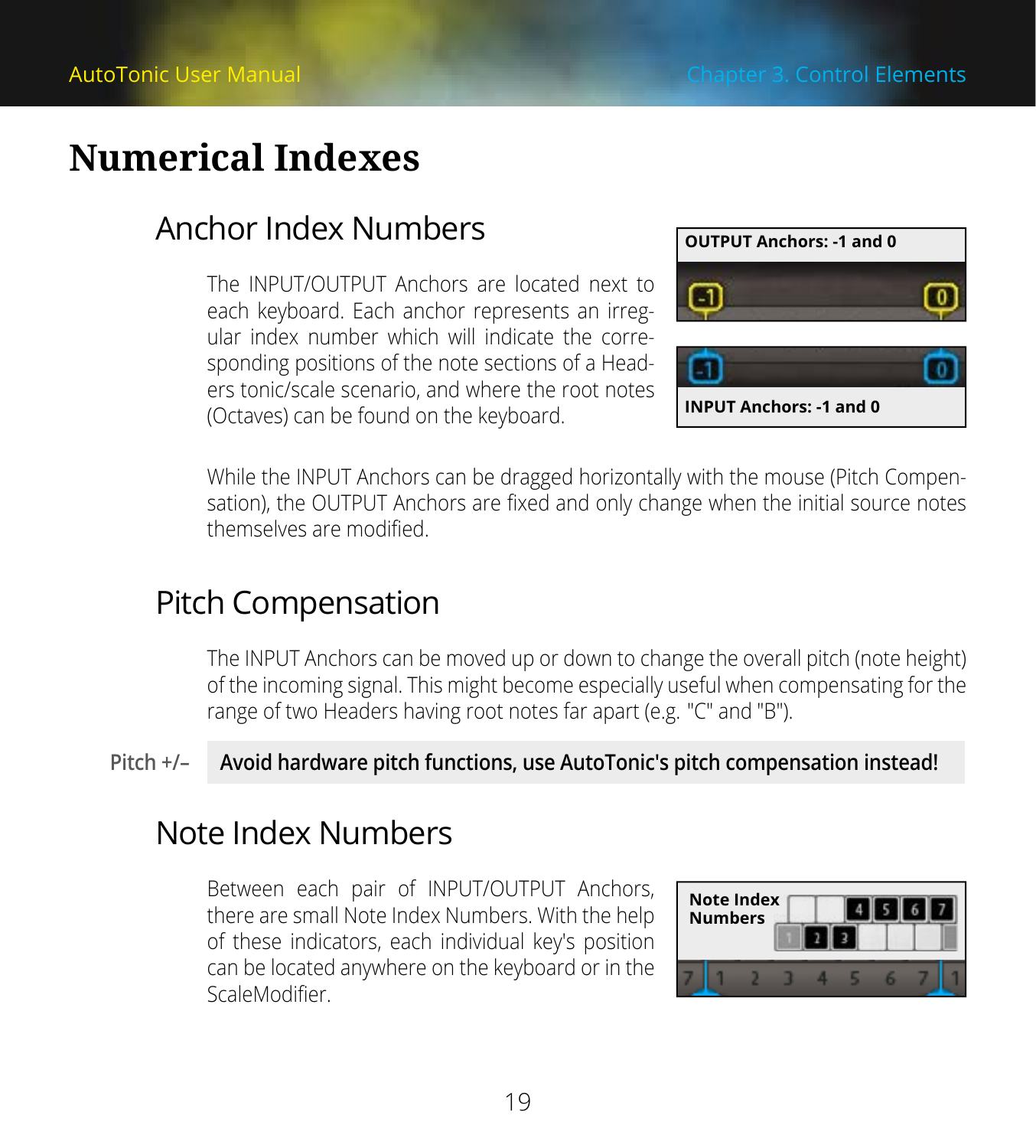Matching Record Indicator Save New Scale Record

## <span id="page-19-0"></span>**The Scales Library**



AutoTonic already comes with over 50 ScaleRecords, covering a huge field of music history. This preset library lets you choose from the world′s most fascinating music scales, as well as those you create yourself. Any possible scale in *Western tonal music\** can be defined and managed here.

Scale records are stored in *category* banks which are located on the far left side of the library window. Once a scale within a *category* is selected, the scale *description*, *Header-Abbreviations1+2* and ScaleModifier settings are updated and can then be played.

### Matching ScaleRecords Indicator

When manually configuring custom scales in the ScaleModifier, any matching record will be detected instantly with a realtime comparison against the existing library data. This way, you′ll always be kept informed if a scale you have created already exists in the library. If a matching record is found, it will be indicated in two locations:

**Exclamation mark:** A I will be visible to the left of the ScaleModifier if a scale matches an existing library record. Opening the library by clicking  $\bigcirc$  or the scalle abel will reveal information about the related scale.

**In CleanScreenMode:** When the menu buttons are hidden in the MainCenterScreen (you can hide the buttons by clicking in the middle of the MainCenterScreen), all matching ScaleRecord information will be shown in the middle of the screen.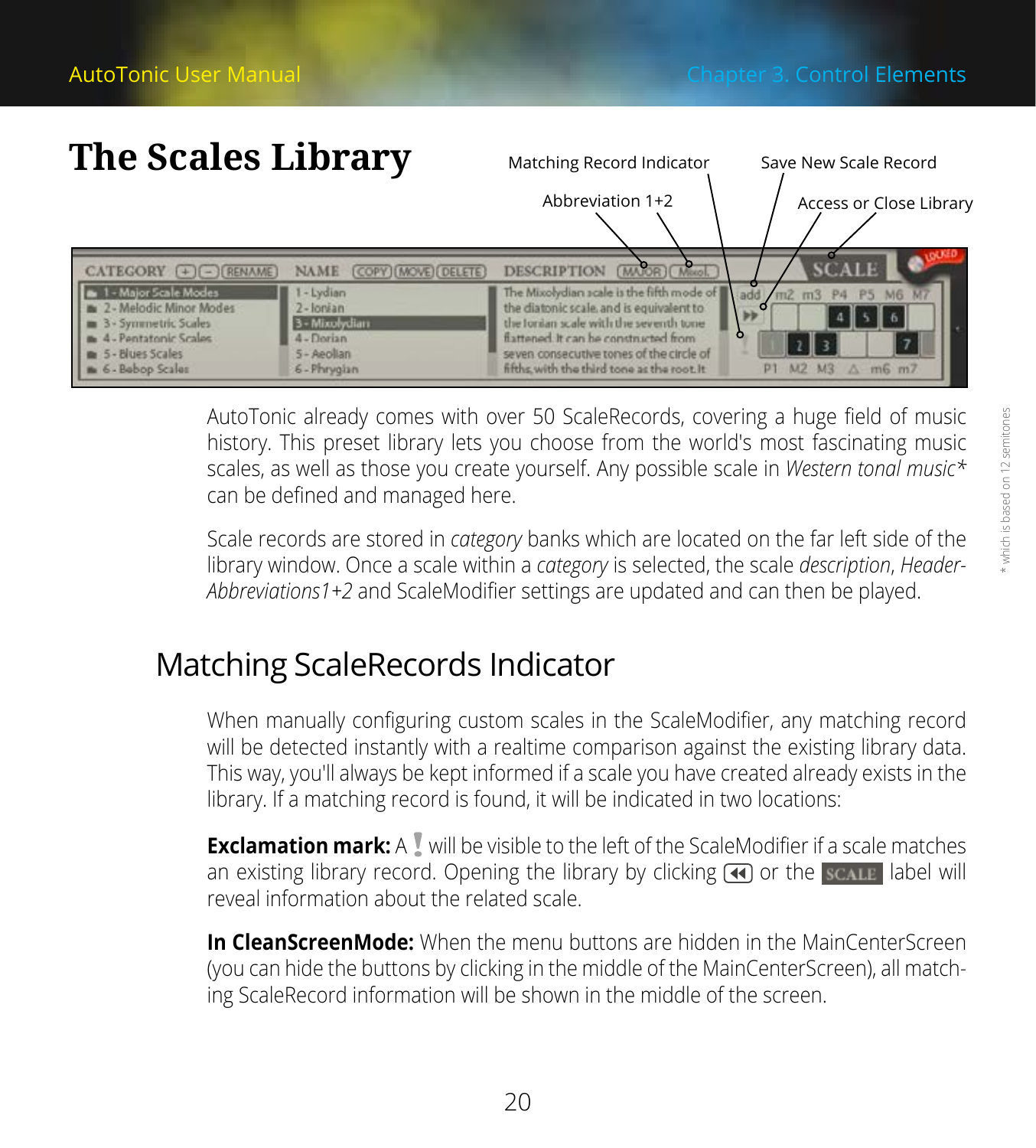### <span id="page-20-0"></span>Managing Library Files

Any scale presets within AutoTonic can be edited using the libraries browser functions. The library window is displayed by clicking the scall abel located above the ScaleModifier or the  $\overline{4}$  button. The library can be closed by clicking again on the same label/button (which will be (D) then). The list of scale *categories* can be found on the left of the MainCenterScreen. Clicking on a *category* name will fill the list of scales located in the center of the window with the names of the scales included in the selected *category*.

A new *category* can be created by clicking on the  $F$  button above the *category* list. This opens the ″Create New Category″ window in which the name of the new *category* can be entered. To delete a *category*, first select it in the *category* list and then click on the  $\Box$  button. Be careful, since this command erases a *category* and all the scales it contains; this operation is permanent and cannot be undone. To rename a *category*, simply click on the *rename* button and enter a new name.



Scale presets may be selected by clicking on their *name*. This will update the scale *description*, the *HeaderAbbreviations1+2* and the ScaleModifier′s interval settings. The scale *description* and the *HeaderAbbreviations1+2* can be modified by clicking on the corresponding text areas, which will open a dialog for editing.

To copy a scale file into another *category,* it must first be selected by clicking on its entry in the scale *name* list. It may then be copied by moving the mouse to a different *category* in the *category* list on the left and clicking on the *category* name.

To delete a record, select it and then click on the Delete button.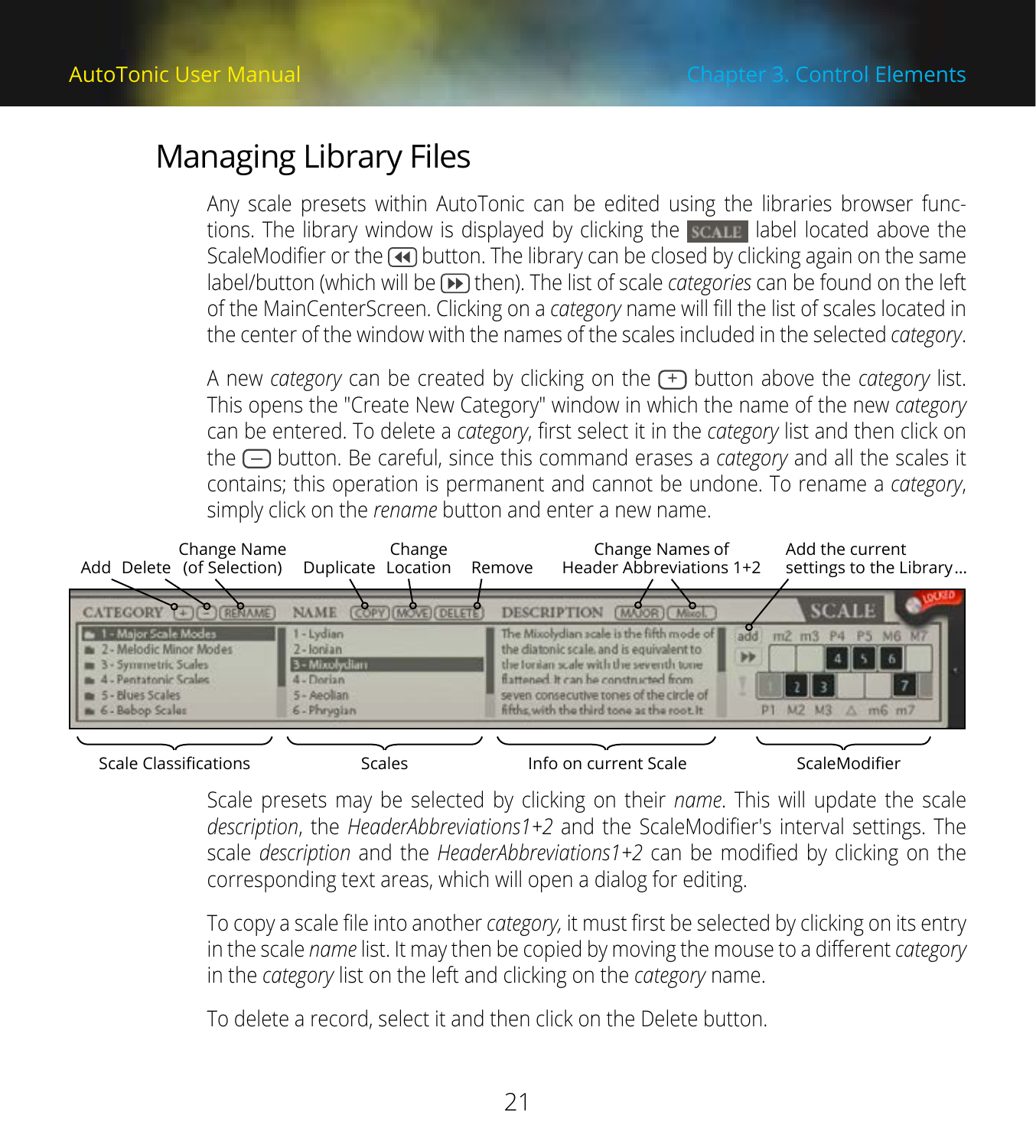### <span id="page-21-0"></span>Header Abbreviations

Header abbreviations (*HeaderAbbreviation1+2*) are used to specify what scales are stored in each Header position in the INPUT keyboard area. Because of the tight space limitations of the horizontal keyboard layout, only a few characters can be used for each line. By default, AutoTonic's library contains some predefined abbreviations, but you can change them by clicking inside one of the two small name fields above the *description* area.

| Here are some Abbreviation Examples:     |                                                         | Scale-Name                                                                                                                                                                     | Abbr.1 Abbr.2                                                                      |                                                                                |
|------------------------------------------|---------------------------------------------------------|--------------------------------------------------------------------------------------------------------------------------------------------------------------------------------|------------------------------------------------------------------------------------|--------------------------------------------------------------------------------|
| 8.Span<br>Eight-tone<br>Spanish<br>Scale | <b>SYMM</b><br>Diminished<br>Whole-/Half-<br>tone Scale | Diminished Whole-/Halftone Scale<br>Double Harmonic Major<br>Maior Pentatonic<br>Melodic Minor (ascending)<br>Melodic Minor 5th Mode<br>Harmonic Maior<br>Major Scale "Ionian" | SYMM<br><b>HARM</b><br><b>MAIOR</b><br>Mel. MIN<br>Mel.MIN<br><b>HARM</b><br>MAJOR | Dim.WH<br>2xMaj<br>Mai.Pt<br>$Asc.(+)$<br><b>5thMode</b><br>Harm.Maj<br>Ionian |

**The names have to meet certain criteria: max. 5 – 8 characters/line are allowed (width-dependent), numbers are allowed, only standard Latin UTF-8 characters Abbr. Criteria**

### ExportDatabase, ImportDatabase & RestoreDatabase

On the right of the ″MainCenterScreen″ are three dialogue buttons:

**ExportDatabase:** If you want to save all your modifications for another session or share your presets with other users, you can export all library data and Headers at once. Simply select the *ExportDatabase* button in the MainCenterScreen and type a suitable name.

**ImportDatabase:** Loads external library and Header data as described above.

**RestoreDatabase:** If necessary, it is possible to restore the original factory library of categories and scales by using the ″RestoreDefault″ button. This will also overwrite all Headers and simply reset AutoTonic′s settings to their factory default state.

#### **Data loss: ″Import″ and ″RestoreDatabase″ will overwrite existing settings. Use carefully!**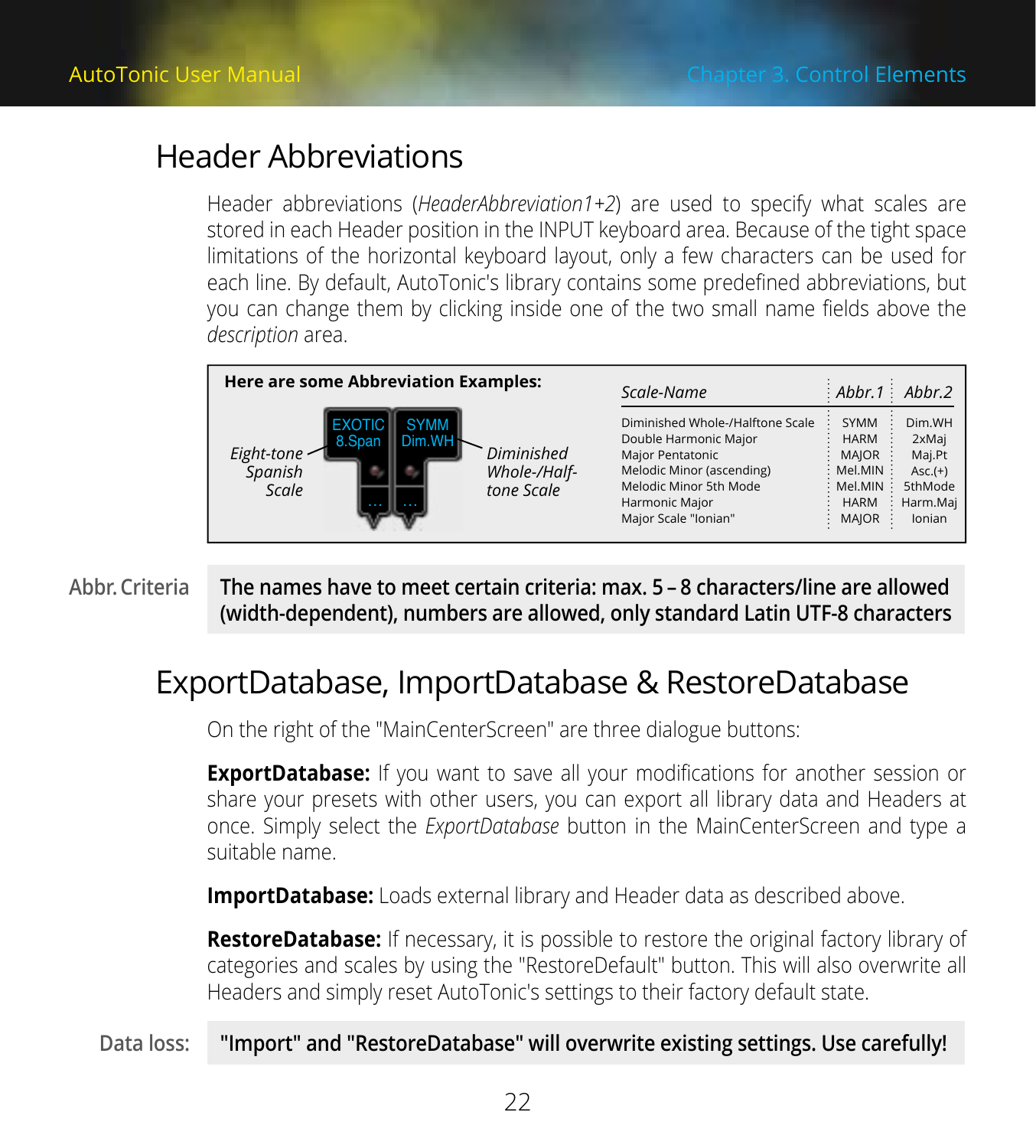## <span id="page-22-0"></span>**AutoTonic Block Diagram**



## **MIDI Specifications**



AutoTonic processes only MIDI Note Signals from Note #21 up to Note #108. Since multiple *MIDI note declaration* standards exist (eg, Yamaha "C3" = Roland "C4"), Auto-Tonic refers only to MIDI Message Numbers (→#).

**By default only note signals on Channel #1 will be transposed. All potential other routings have to be set manually by the Input/Output-Scrollwheels (left/ right scrollwheel = input/output MIDI channel). When opening new 'instances' the active channels will count to the next higher channel number (#1, #2, #3 …) Channel #1**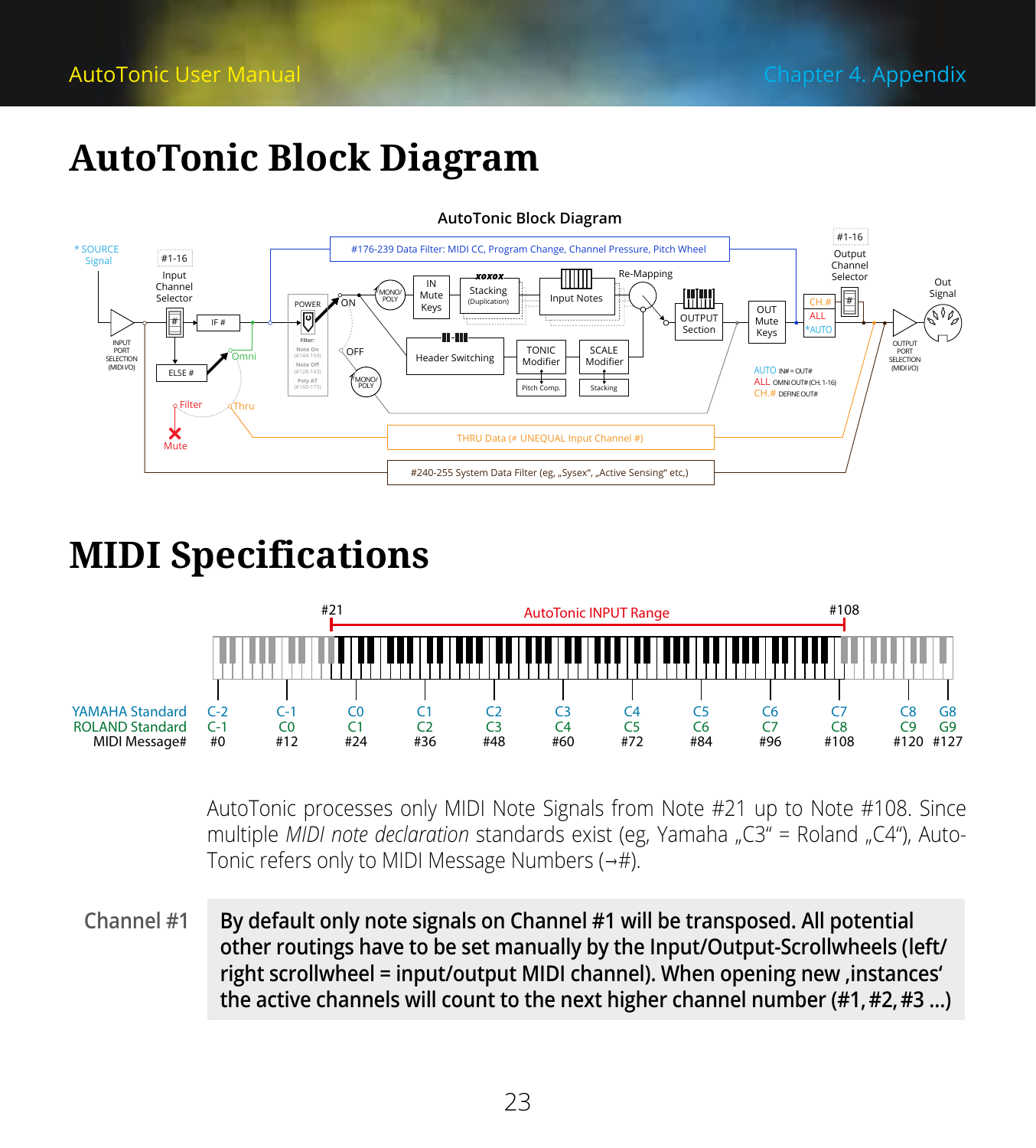## <span id="page-23-0"></span>**Recording with a MIDI "Backup Track"**

As it is common in studios with audio signals, you might consider recording both, the processed and *un*processed signal of your MIDI performance. Doing so will enable you to completely reenact AutoTonic′s operations and scale switching, but will also require you to carefully save and reload all project related database by using the import/export database dialog.



## **Standalone Format vs. Plugin**

### **Why AutoTonic isn't a** *MIDI FX Plugin* **within my DAW?**

DAW's add buffer and latency etc, by default ... just think of other "realtime applications" in the audio domain, which for example emulate the feel of preamps and channelstrip circuits with "near zero latency" -- these software processing applications wouldn't be feasible as a plugin inside your DAW as well, respectively would it not make much sense as the processing will be always dependent to the DAW's structure and performance.



And secondly, with a plugin there are always limitations to a particular proprietary format -- but having AutoTonic operate as an individually standalone software it provides maximum compatibility, now or in the future (just think of eventually switching platform one day), with any other MIDI gear existing …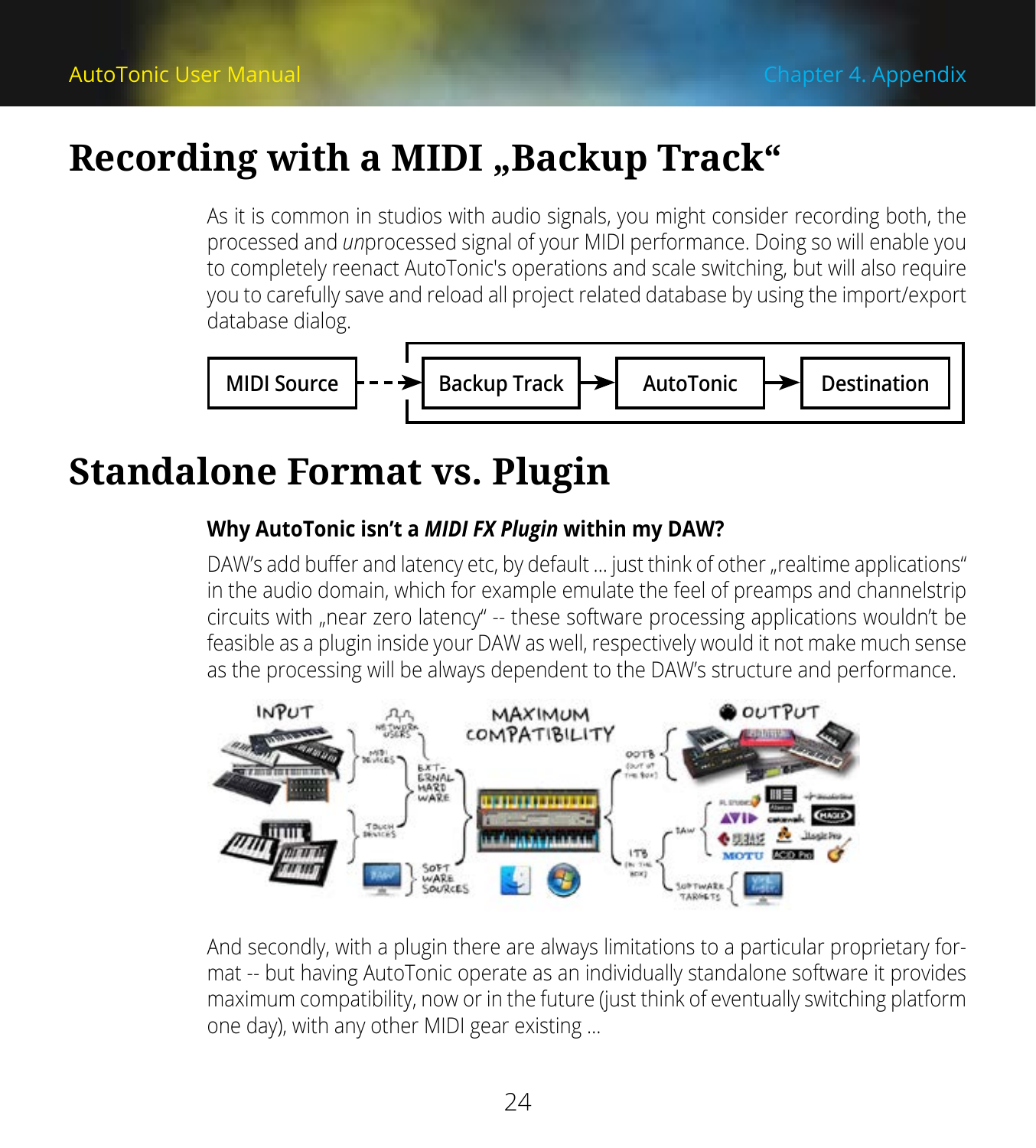## <span id="page-24-0"></span>**FAQ – Questions & Answers**

### Installation

#### **How do I setup AutoTonic?**

#### *1. CONFIGURE AUTOTONIC′S INPUT:*

In AutoTonic, press the ″MIDI I/O″ button. A dialog will open and show you the INPUT ports available on your system. Select the devices you want to use.

*2. CONFIGURE AUTOTONIC′S OUTPUT:*

In the same window, you'll find all OUTPUT ports available on your system. Select the target port to which you want to forward AutoTonic′s processed signal.

*3. CONFIGURE YOUR TARGET APPLICATION:*

Once you have set AutoTonic′s MIDI flow to a target port, the last step is to select the latter within the target application for the connection to be complete.

**Windows does not come with its own virtual MIDI ports, so if you′re a Windows user you might need an additional MIDI driver running in the background. A number of these are available for free: e.g. ″midiox″, ″loopmidi″, ″rtpmidi″, ″loopbe1″ etc. Important:**

### Quick Start Guide (Links)

### **AutoTonic Setup on PC:**

<http://media.autotonic.net/images/AutoTonic-Setup-Win.pdf>

#### **AutoTonic Setup on Mac:**

<http://media.autotonic.net/images/AutoTonic-Setup-Mac.pdf>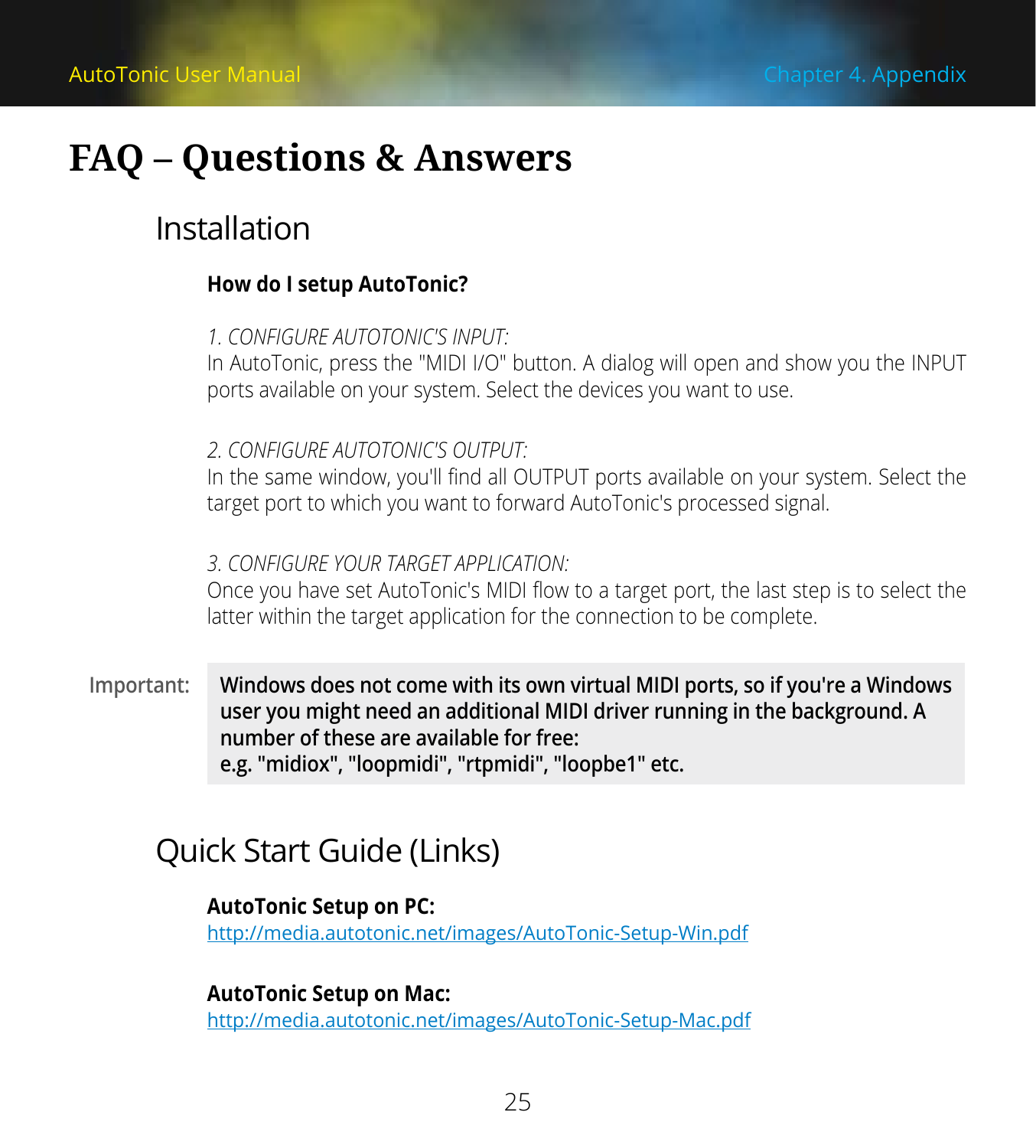### <span id="page-25-0"></span>Demo Version

### **What are the demo limitations?**

- $\checkmark$  Needs to be restarted every 10 min
- $\checkmark$  Automatically expires after 14 days

### Full Version

### **What′s included with my purchase?**

- $\triangleright$  Full unlimited access for any platform (Win/Mac) for the rest of times
- $\checkmark$  1 Single User License which allows you to run AutoTonic on up to 3 computers, as long as only one is running at any given time
- $\triangleright$  Includes free Updates
- $\triangleright$  Includes free Email-Support

### **How long is my license valid?**

Paid licenses have no expiration.

### **May I install AutoTonic on more than one computer?**

Yes, the ′Single User License′ allows you to run AutoTonic on up to 3 computers you own, as long as only one is running at any given time. In case you want to transfer your AutoTonic license from one compatible device to another, you have to unregister it from the first. All AutoTonic transfers must be validated by AutoTonic customer support – but such a transfer might could take (at the moment) up to 24-48 hours! We′re looking forward to improve this in an upcoming update. To initiate an AutoTonic Transfer Request, please contact us here:: [registration@autotonic.net](mailto:registration%40autotonic.net?subject=%5BAutoTonic%5D%20Transfer%20Request)

### **Can I recover an authorization in case my laptop gets stolen or broken etc?**

Yes. Please contact us directly here: [registration@autotonic.net](mailto:registration%40autotonic.net?subject=%5BAutoTonic%5D%20Authorization%20Recovery)

### **Can I transfer my AutoTonic license to someone else?**

No, we do not offer license transfer at this time.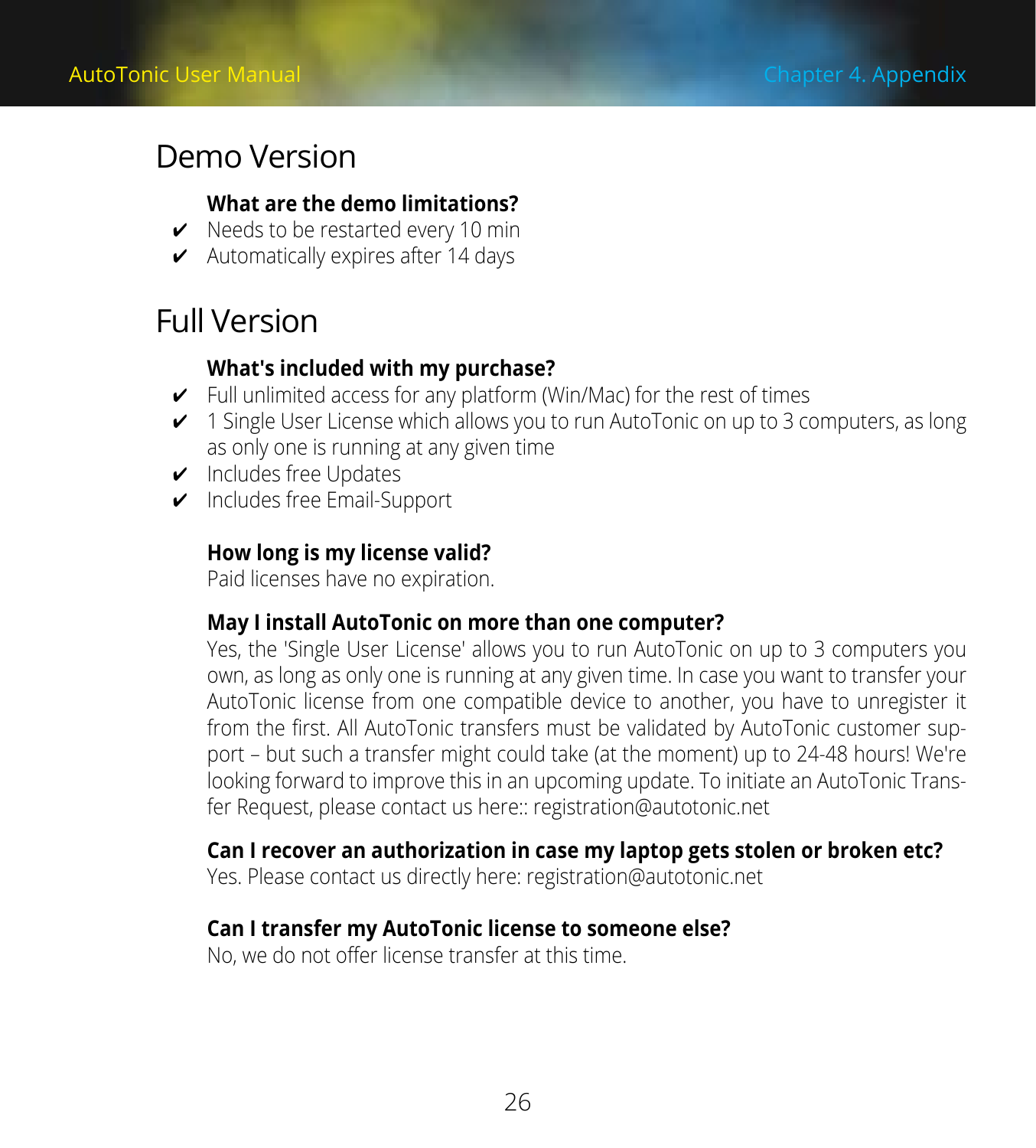### <span id="page-26-0"></span>Subscription-plan Version

### **What′s included with my AutoTonic Subscription-plan purchase?**

- $\checkmark$  Unlimited access for your subscription period
- $\checkmark$  Membership expires automatically, the service begins as soon as your initial payment is processed
- $\checkmark$  1 Single User License which allows you to run AutoTonic on up to 2 computers (3-Year Version) respecitvely 1 computer (1-Year Version), as long as only one is running at any given time.
- $\checkmark$  Includes all Updates within your subscription period

### **Is there a automatic renewal clause?**

After the subscription expires your license will become inactive, and you will not be billed any further charges or such. All service expires automatically, no need to become active then, in some cases it even might run a few days longer than expected :)

#### **Can I use my AutoTonic Subscription-plan on multiple devices?**

The subscription versions 'Single User License' allows you to run AutoTonic on 1 computer (1-Year Version), respectively up to 2 computers (3-Year Version) you own, as long as only one is running at any given time. In case you want to transfer your AutoTonic license from one compatible device to another, you have to unregister it from the first. All AutoTonic transfers must be validated by AutoTonic customer support – but such a transfer might could take (at the moment) up to 24-48 hours! To initiate an AutoTonic Transfer Request, please contact us here: registration@autotonic.net

#### **Can I transfer my AutoTonic Subscription-plan license to someone else?**

No, we do not offer such license transfers at this time.

### **Can I recover my AutoTonic Subscription-plan in case my laptop gets stolen or broken etc?**

Yes. Please contact us directly here: registration@autotonic.net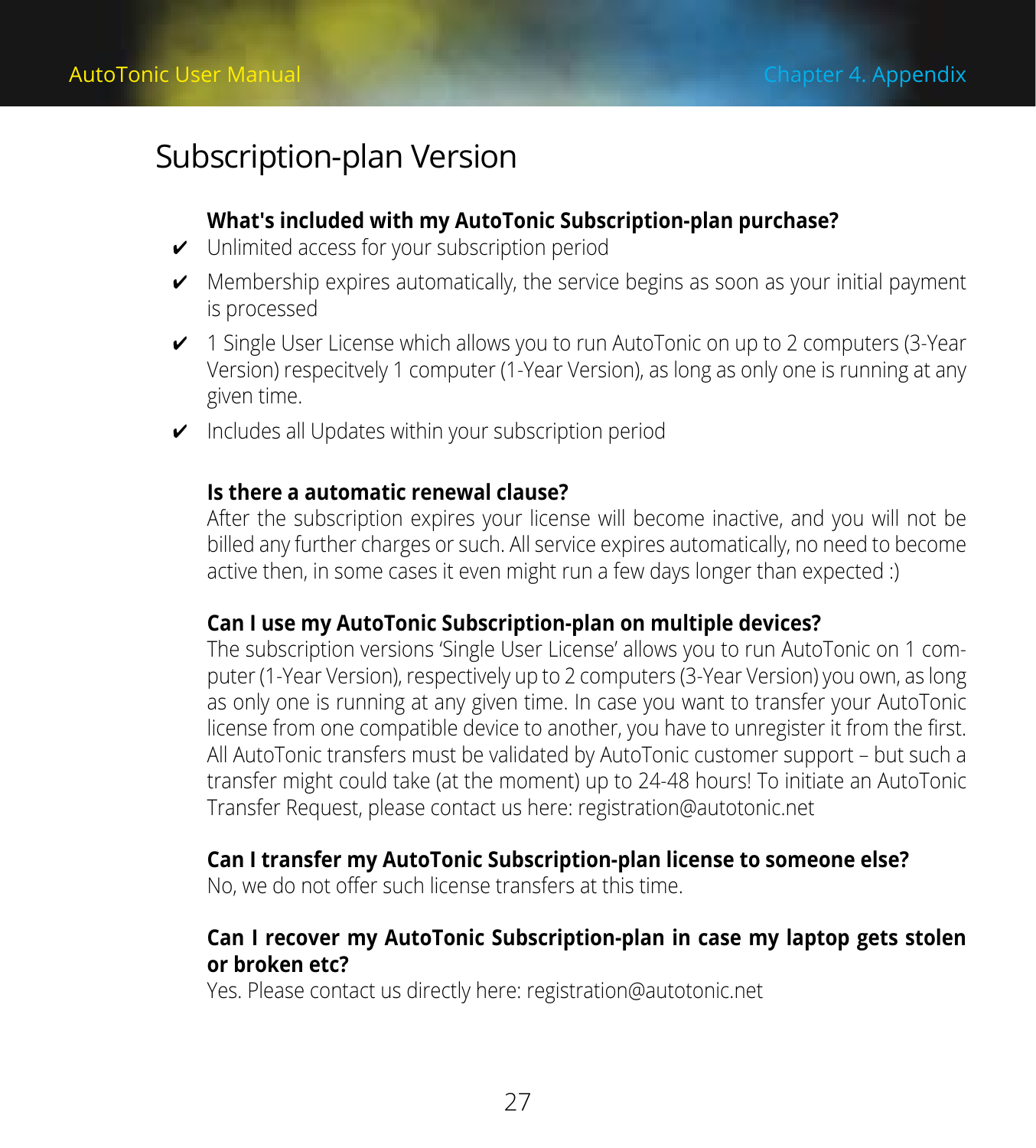### <span id="page-27-0"></span>System Requirements

#### **Which is the best MIDI keyboard controller for controlling AutoTonic?**

The answer will depend very much on your own circumstances. Generally speaking, any standard MIDI controller having at least 1 octave and a traditional keyboard will work fine with AutoTonic′s functions.

#### **What are the minimum system requirements (Win/Mac)?**

Technically OS X 10.7.3 (on Mac, but we still recommend at least OS X Mavericks) or Windows XP (on PC). At least 256 MB of RAM and 10 MB of free hard drive space are recommended for standalone usage.

### Troubleshooting

#### **The program won′t launch, what should I do?**

AutoTonic requires an internet connection the first time you sign in. Please make sure you do not have any firewall or anti-virus programs blocking AutoTonic or its launcher.

#### **I don′t see any visual feedback when I press a key …**

If you don′t get any input signals, first make sure you′ve selected the correct MIDI ports in AutoTonic′s MIDI I/O-settings. Also, by default AutoTonic processes only MIDI signals on channel #1. So make sure your MIDI keyboard sends its signals on this channel (MIDI channel#1=industry standard factory default). Basic Signal Flow:

#### MidiKeyboard>AutoTonic>VirtualMidiPort>DAW

#### **There′s a horrible note doubling effect in my sound generating software?**

This indicates that the software is receiving both the processed and the unprocessed signal. To solve this, simply deactivate any other MIDI ports that AutoTonic is not also using. Please also refer to the manual and follow the suggested MIDI setup preparations, e.g. when working with a DAW.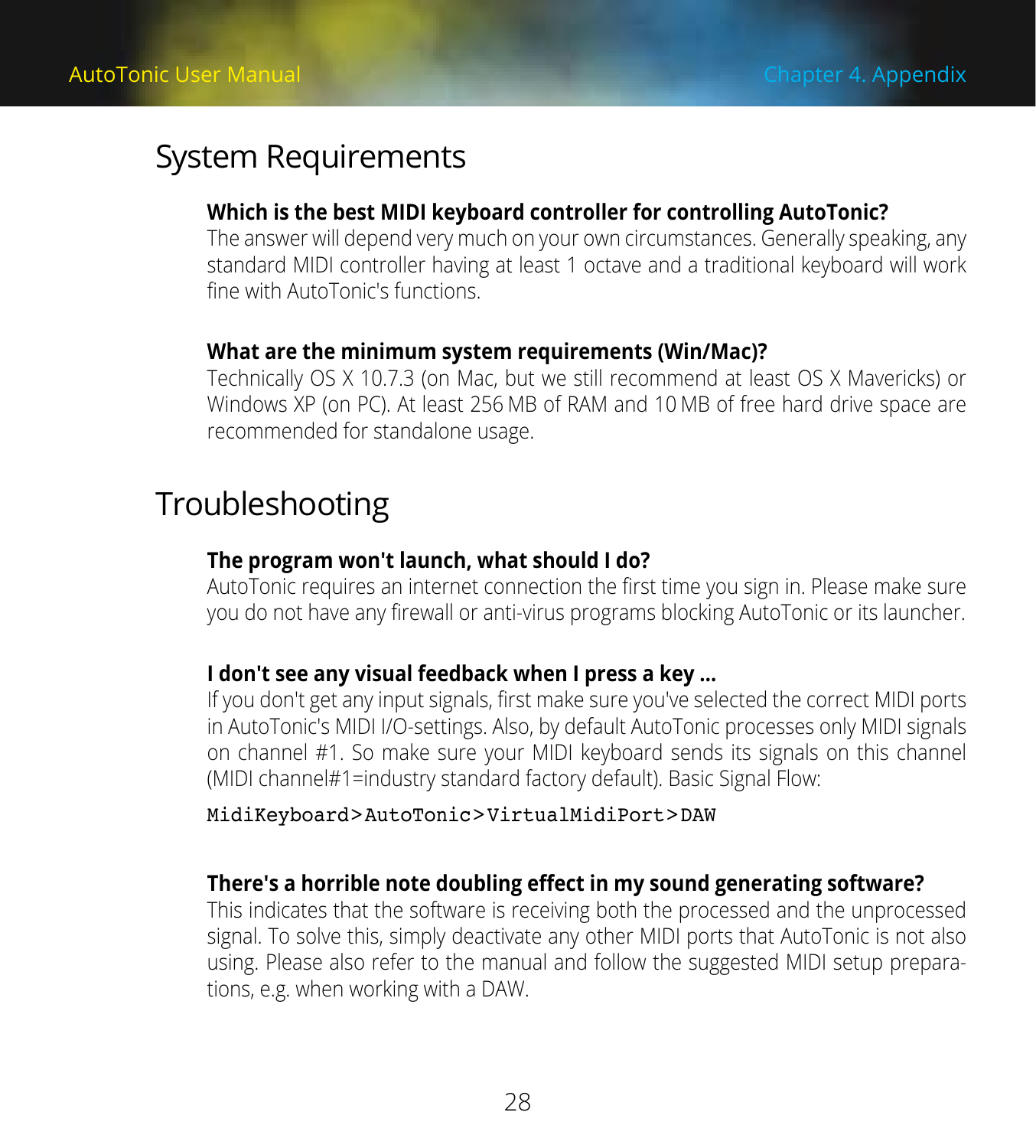### <span id="page-28-0"></span>**Miscellaneous**

#### **What sounds does AutoTonic contain?**

AutoTonic does not generate any audio itself.

#### **Is AutoTonic compatible with the software I am using?**

AutoTonic is meant to be a sandwich processor (between the INPUT device and the desired OUTPUT target), and therefore AutoTonic supports any MIDI-based Virtual MIDI Instrument or DAW existing on Win or Mac …

#### **What distinguishes AutoTonic from other MIDI processing engines?**

AutoTonic offers a completely new approach to keyboard playing by using a patented keyswitch technique to map any potential/possible scale in Western tonal music (which is based on 12 pitches) to your keyboard in realtime. Note transposing has never been so easy, and this is what makes AutoTonic so incredibly useful and unique.

### **I′ve tried using a stolen/illegal copy of AutoTonic and got listed, am I still being qualified to purchase the full version/subscription version without any troubles?**

Sure, go for it and don′t care. In this case your karma will be reset and we will not mind it any further. You finally supporting this project is the best thing that can happen for the further development …

#### **What if AutoTonic goes out of business one day?**

Then all full version users will receive particular ′unlocked′ installer files for the latest existing AutoTonic Win/Mac-version at this given moment, which will allow them then to use AutoTonic completely freely from any network connections for the rest of all times.

#### **How can I report an issue?**

Please contact us here: [support@autotonic.net](mailto:support%40autotonic.net?subject=%5BAutoTonic%5D%20Issue%20Report)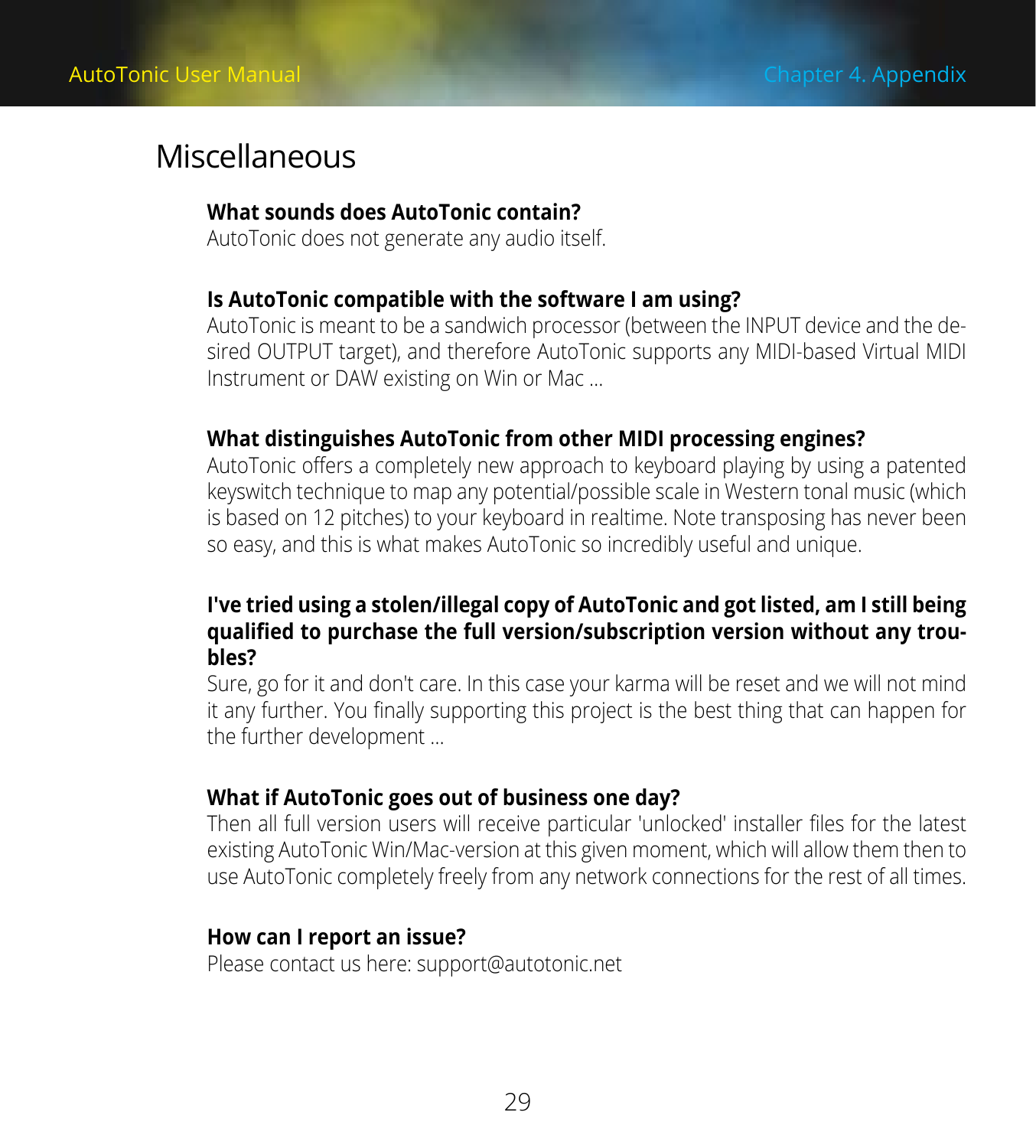## <span id="page-29-0"></span>Update Changelog

### **v1.10 (rev222.1)**

- $\blacktriangleright$  MULTI mode for Headers -> when  $\blacksquare$ MULTI" is ON then Headers will listen to all MIDI channels Ch.#1–16, no matter what channel currently is selected at the input filter method
- $\checkmark$  OMNI/FILTER/THRU -> signal path improvements, will route signals on their according MIDI channels more accurately now (includes MIDI CC, Aftertouch, Channel Pressure etc, now), bugfixes
- ཞ MONOPHONIC/POLYPHONIC (MONO/POLY mode) new input method that allows only one note to be active at a time, can be especially useful when used in combination with chord stackings for more accurate triggerings
- $\blacktriangleright$  DELAY feature for offseting incoming note signals by milliseconds, which is especially useful when using 'control instances' for automatic chord triggerings -> so Header switchings can be triggered before the actual incoming note press
- DELAY can be set from 0-999 ms
- $\blacktriangleright$  ALT+click on DELAY will reset value to ... 0"
- $\mathcal V$  use clickdrag or double-click for numerical entry
- $\mathcal V$  when POWER=Off both, black and white keys are delayed
- $\checkmark$  New output routing methods:
- $\checkmark$  CH.# current selected output channel
- $\blacktriangleright$  ALL sends to Ch.#1-16 simultaneously
- $\blacktriangleright$  AUTO sends to the corresponding MIDI channel automatically
- ཞ PANIC feature
- left click on PANIC sends Note Off signals on 0-127 on selected CH.#
- ཞ ALT+click on PANIC sends Note Off signals 0-127 to ALL 1-16 MID channels
- ཞ New Shortcut: ALT+click on input/output scrollwheel:
- $\blacktriangleright$  @input: resets filter method to ...1-OMNI" (filter method ... OMNI" with scrollwheel set to Ch.#1)
- ཞ @output: resets filter method to "AUTO-1" (filter method "AUTO" with scrollwheel set to Ch.#1)
- SYNC function
- ཞ Performance improvements
- $\vee$  UI changes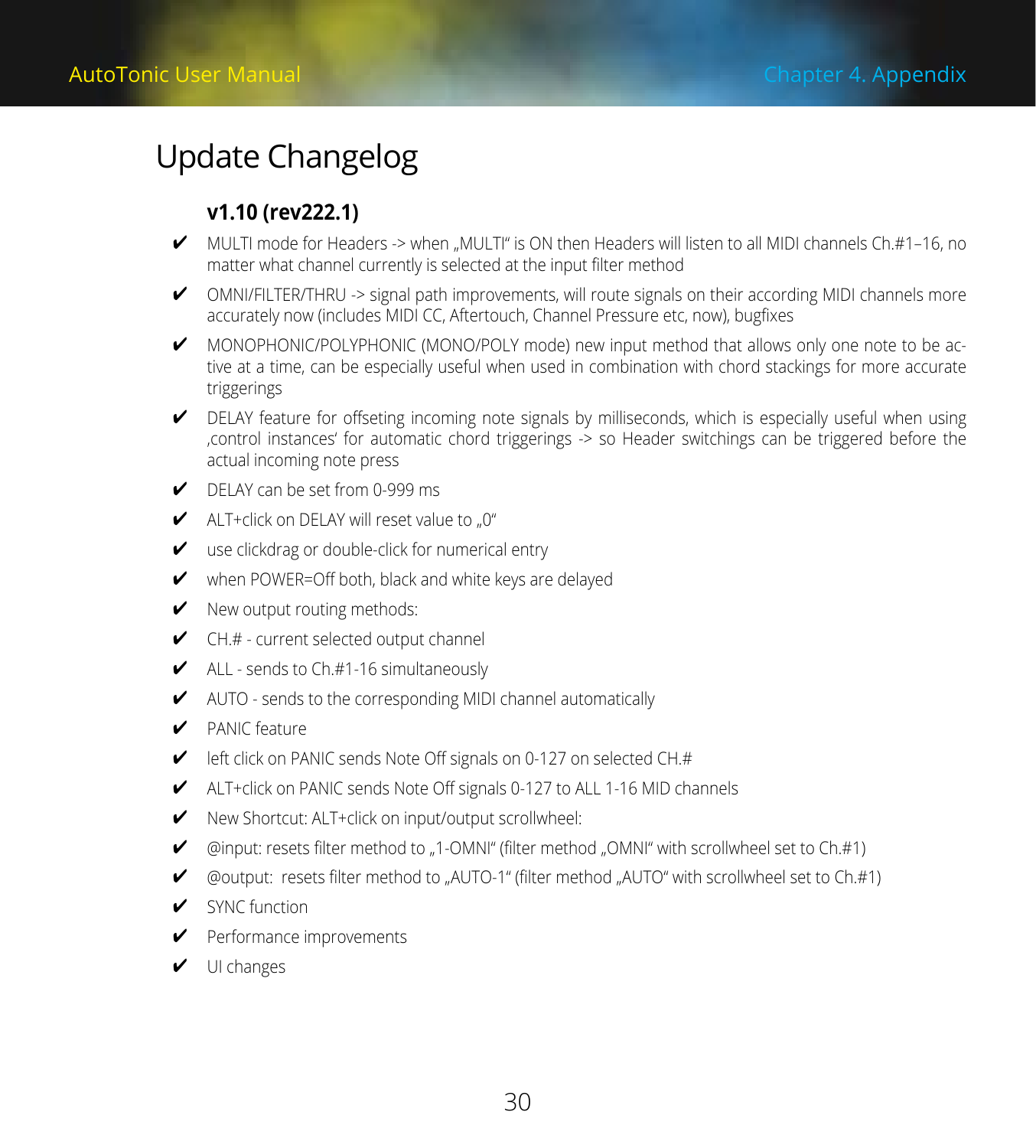### **v1.9 (rev220.1)**

- $\blacktriangleright$  New .input channel #' methods (->lower scrollwheel=input channel number):
- $\triangleright$  Omni = \*All\* incoming Midi Channels will be fed into the transposing engine (=now default)
- $\checkmark$  Filter = Only \*matching\* signals will be transposed, other signals are muted/killed
- $\checkmark$  Thru = Signals on \*unequal channels\* will be routed through without change
- ཞ Newly opened 'Instances' will use previous input method (Omni/Filter/Thru)
- ALT+Click' on , New Instance'-button = new instance with \*same\* input/output channel number (default is: 'input/output channel count +1')
- $\blacktriangleright$  Fix: MIDI Control Data of .input channel #' follows now .output channel #' setting (MIDI CC, Program Change, Channel Pressure, Pitch Wheel)
- $\nu$  UI Enhancements/Adaptions
- ཞ AutoTonic v1.9 Block Diagram (Signal Path):

### **v1.8 (rev219.3)**

- ཞ Fixes & UI Improvements
- ཞ Input & Output Mute Keys
- ཞ Chord Memorizer (=Realtime Chord Switching)
- Keyboard Splitting -- Now you can:
- ཞ Use Zones (eg, Left Hand triggers Chords -> Right Hand does 'Solo')
- ཞ Create your own 'MIDI Channel' Zones (Multi-Instrument Triggerings)
- ཞ Create Mappings that will dynamically morph while playing
- Set up , grace notes' that can be triggered completely independent
- ཞ Use 'Feedback Loops' to automate harmony switchings
- ཞ Create Overtone Scales that will vary from octave to octave
- ཞ Use scales that will be played ascending/descending differently

### **v1.7 (rev217.3)**

- ཞ "High Sierra" Compatibility
- $\checkmark$  Introduces a new "Chord-Feature": Interval- & Chord-Stacking Feature based on variables (x/o)
- $\checkmark$  Click here for more information
- $\checkmark$  v1.7 AutoTonic Update w/ MIDI CHORD Generator SCALES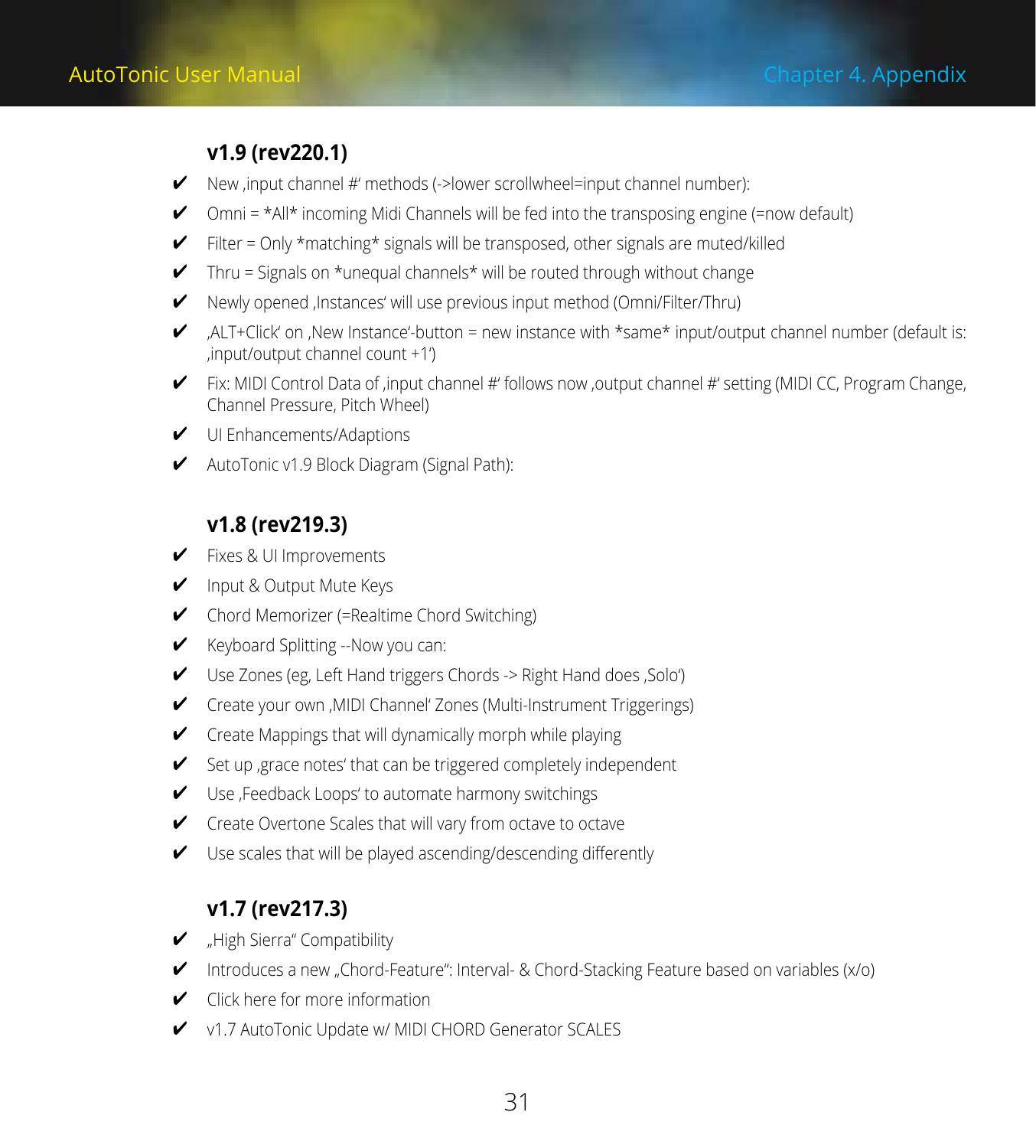### **v1.6 (rev215.12)**

ཞ Fixes an issue where 'Channel Aftertouch' and 'MIDI CC' was not working ("Silent Update": All latest releases were updated –> 215.11=215.12)

### **v1.6 (rev215.11)**

- $\checkmark$  Category dialogue windows falsely opening in separate windows ( $\checkmark$ +" and  $\checkmark$ RENAME")
- $\blacktriangleright$  "Lydian" scale not getting detected when SCALE Modifier matches (xoxoxoxxoxox) or when selecting it from the Library
- ཞ AutoTonic version 1.6 Full Mac Win MIDI Transposer Poly Aftertouch AT Patched Serial Cracked

### **v1.6 (rev215.10)**

ཞ Bugfix: "Lydian" (xoxoxoxxoxox) was not working when selecting in the Library ("Silent Update": All latest releases were updated –> 2015.9=215.10)

### **v1.6 (rev215.9)**

- $\checkmark$  NEW: multiple instances (eg, for key splitting or multichannel processing)
- ཞ NEW: I/O MIDI channel selectors for advanced MIDI routings
- ཞ NEW: Polyphonic Aftertouch is now fully supported (eg, Yamaha CS-80)
- $\checkmark$  NEW: over 400+ new scales, requires "resetting database", still not perfect but at least in progress...
- $\checkmark$  UI improvement: MIDI numbers (#) now on OUTPUT keyboard as well
- ཞ Bugfix: 'grey keys' got stuck when switching Headers while playing

### **v1.5 (rev213.2)**

- ཞ Minor internal changes, Updated Installer ("Silent Update": All latest releases were updated –> 213=213.2)
- $\checkmark$  2016-11-19 / v1.5 (rev213)
- ཞ Bugfix: 'black keys' notes getting stuck when turning POWER on while playing
- $\checkmark$  2016-10-14 / v1.4 (rev212)
- $\checkmark$  Various fixes and improvements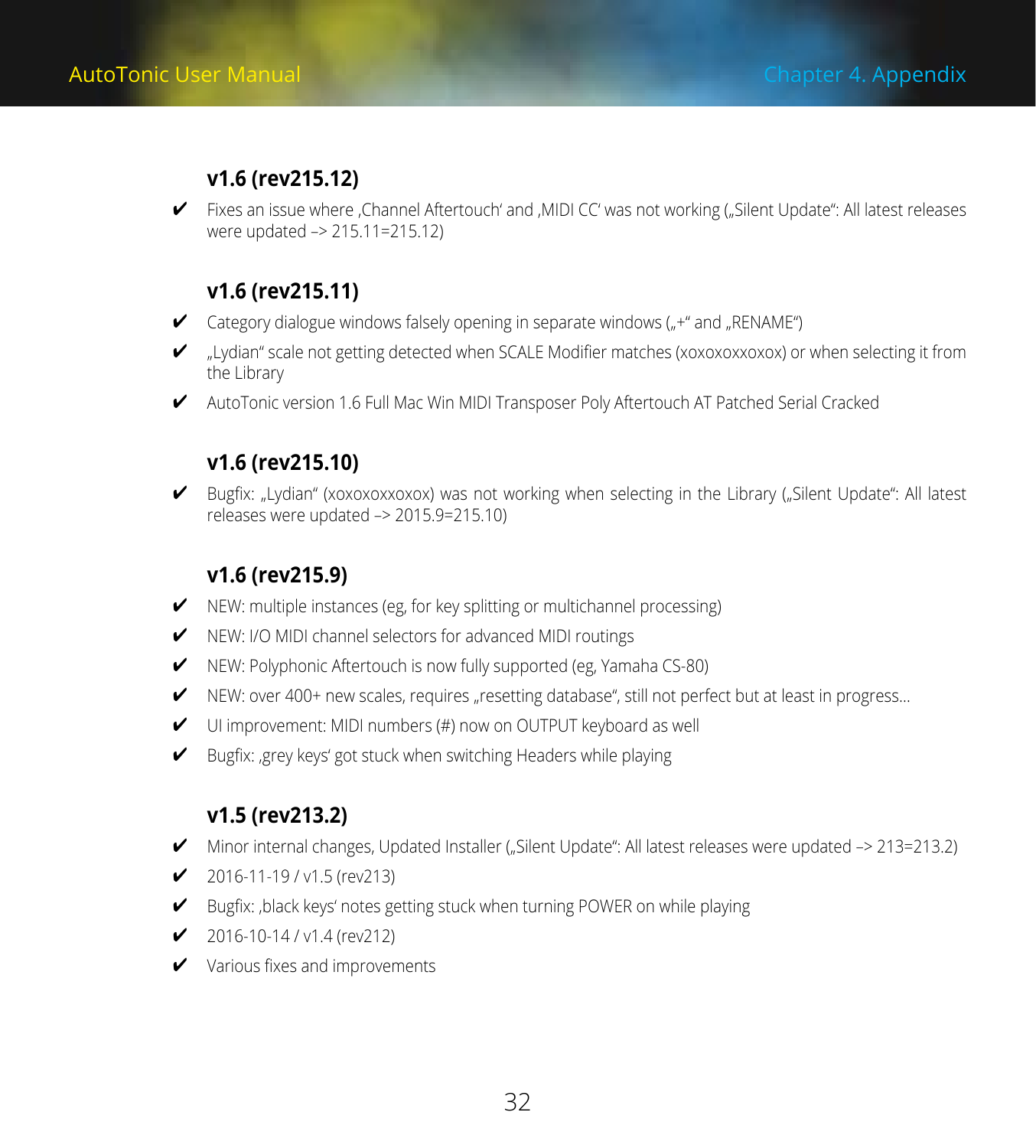### **v1.3 (rev202)**

- ཞ Fixes a bug where the keyboard shortcut RETURN didn't reset the scale to 'Ionian' in unlocked ScaleModifier state
- ཞ Fixes a bug with Scale/Tonic-Learn (NAME-lists were not refreshed properly when Library was opened)
- ཞ Fixes a UI-Bug that occurred for Retina-Display users
- ཞ AutoTonic NEW Version 1.3 FULL MAC WINDOWS 64 Bit Transposer MIDI Transposing Quantizer

### **v1.2 (rev198)**

- $\checkmark$  addWindow & editionWindow improvements
- v avoids Library lists jumping back while playing
- ཞ PitchCorrection related fixes
- ཞ Various slight UI improvements

### **v1.1 (rev188)**

- ཞ "Permanence" for DEMO
- ཞ Various slight improvements

### **v1.0 (rev176)**

ཞ Initial AutoTonic launch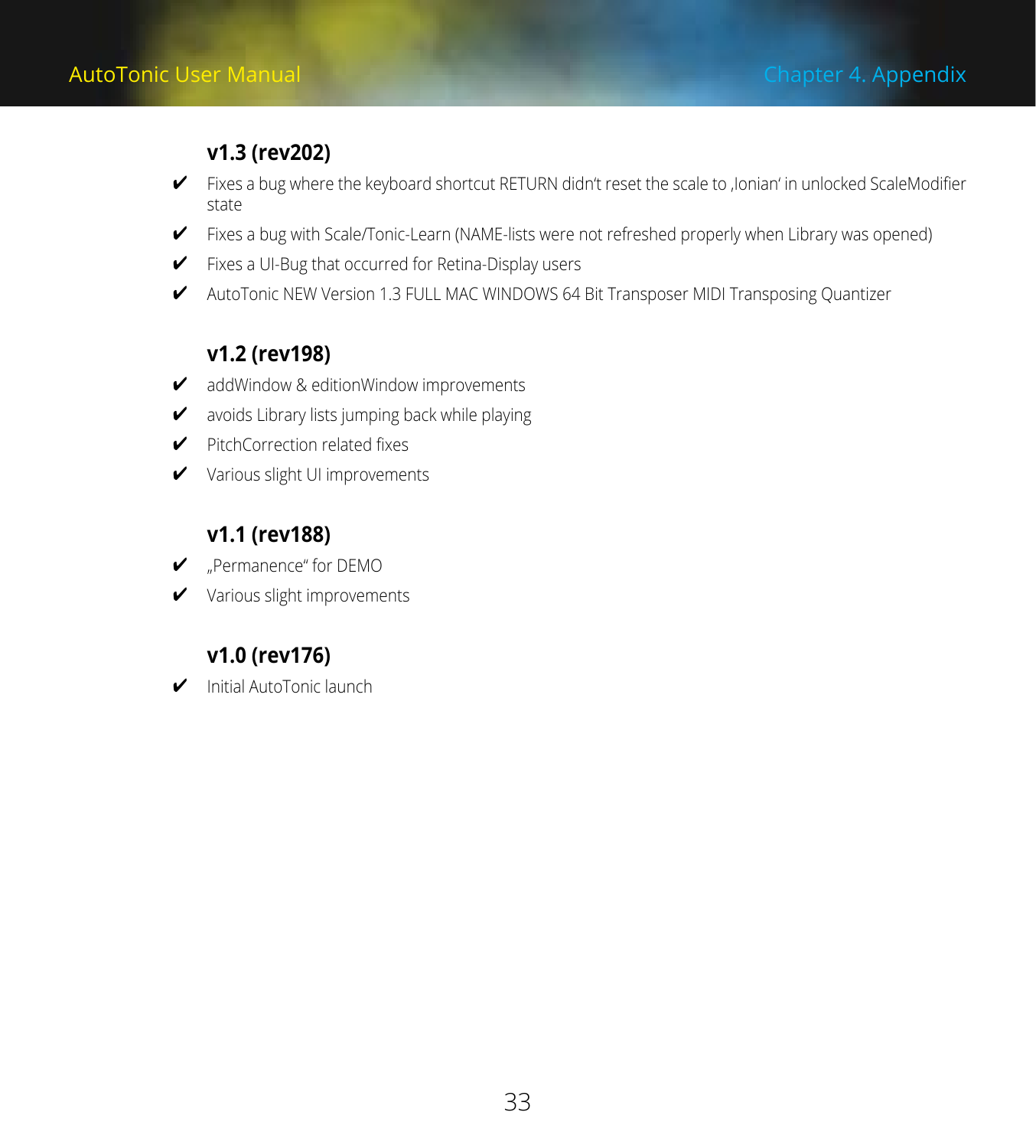### <span id="page-33-0"></span>**Notes**